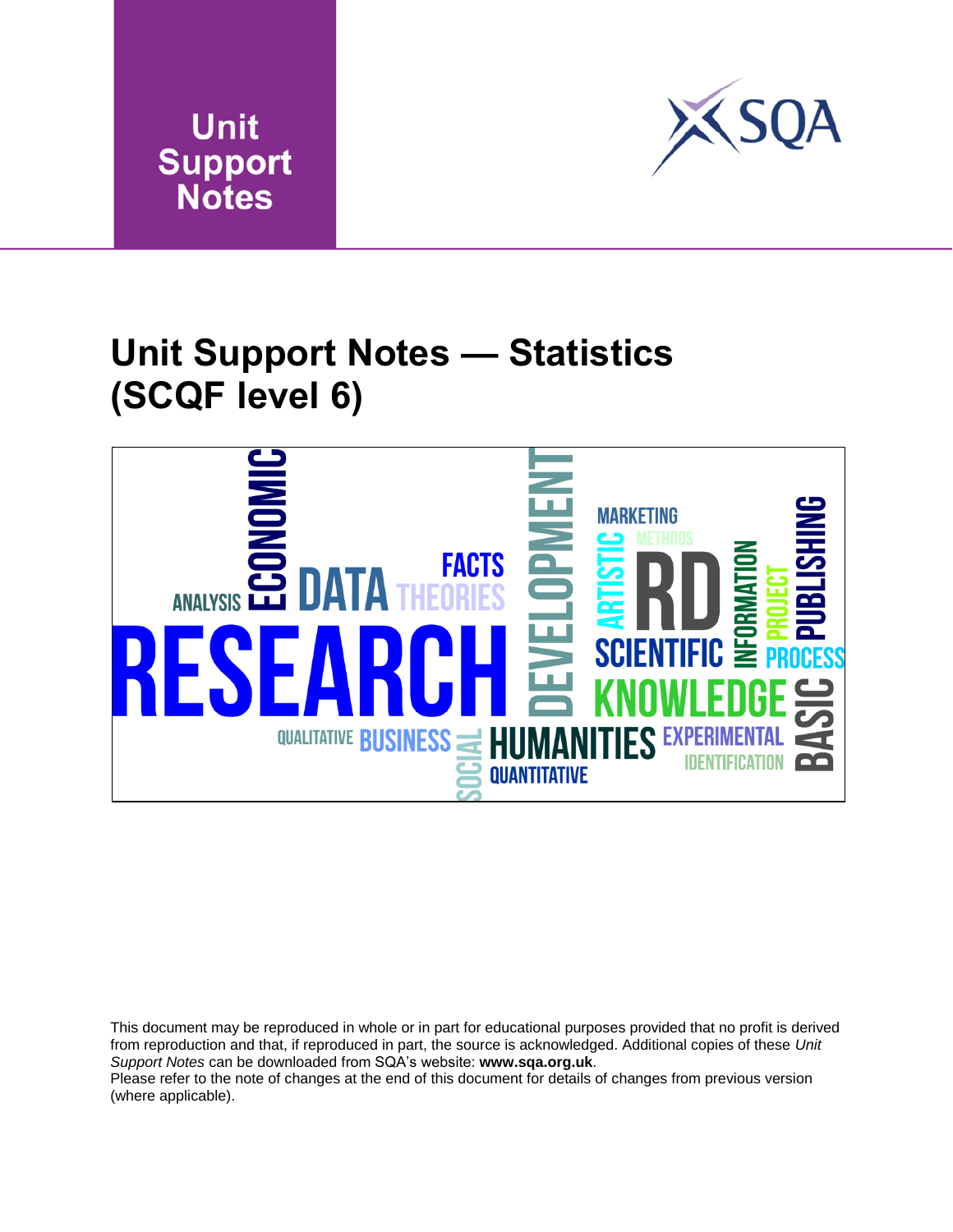## **Contents**

| Introduction                                    |                       |
|-------------------------------------------------|-----------------------|
| General guidance on the Unit                    | $\mathbf{2}^{\prime}$ |
| Approaches to learning and teaching             | 4                     |
| Exemplar material                               | 10 <sup>1</sup>       |
| Approaches to assessment and gathering evidence | 26                    |
| Equality and inclusion                          | 27                    |
| Appendix 1: Reference documents                 | 28                    |
| Appendix 2: Extract from Health Club dataset    | 29                    |
| Appendix 3: Using 'R' and Excel software        | 32                    |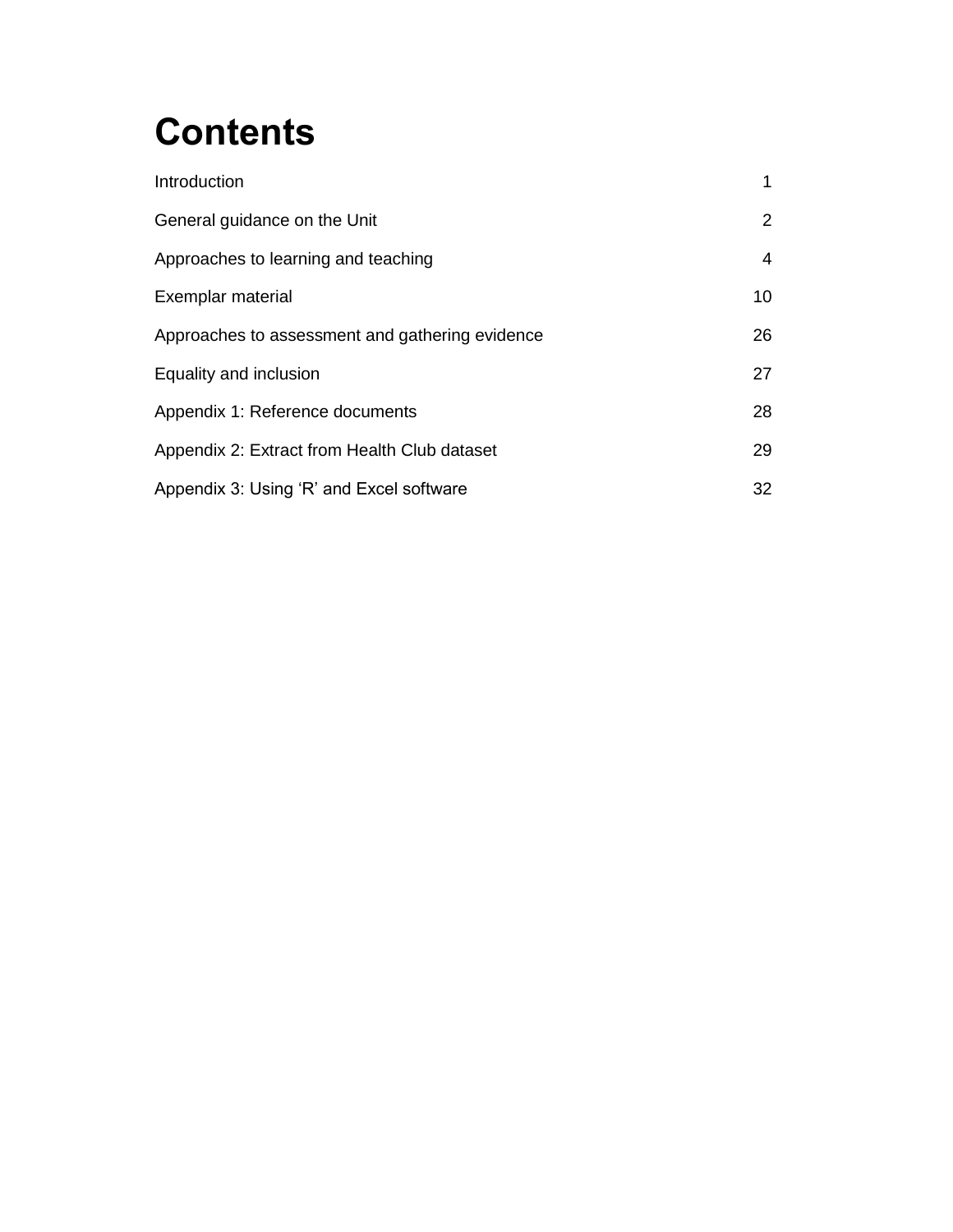## <span id="page-2-0"></span>**Introduction**

These support notes are not mandatory. They provide advice and guidance on approaches to delivering and assessing this Statistics Unit. They are intended for teachers and lecturers who are delivering this Unit. They should be read in conjunction with:

- the *[Unit Specification](http://www.sqa.org.uk/sqa/73224.html)*
- appropriate assessment support materials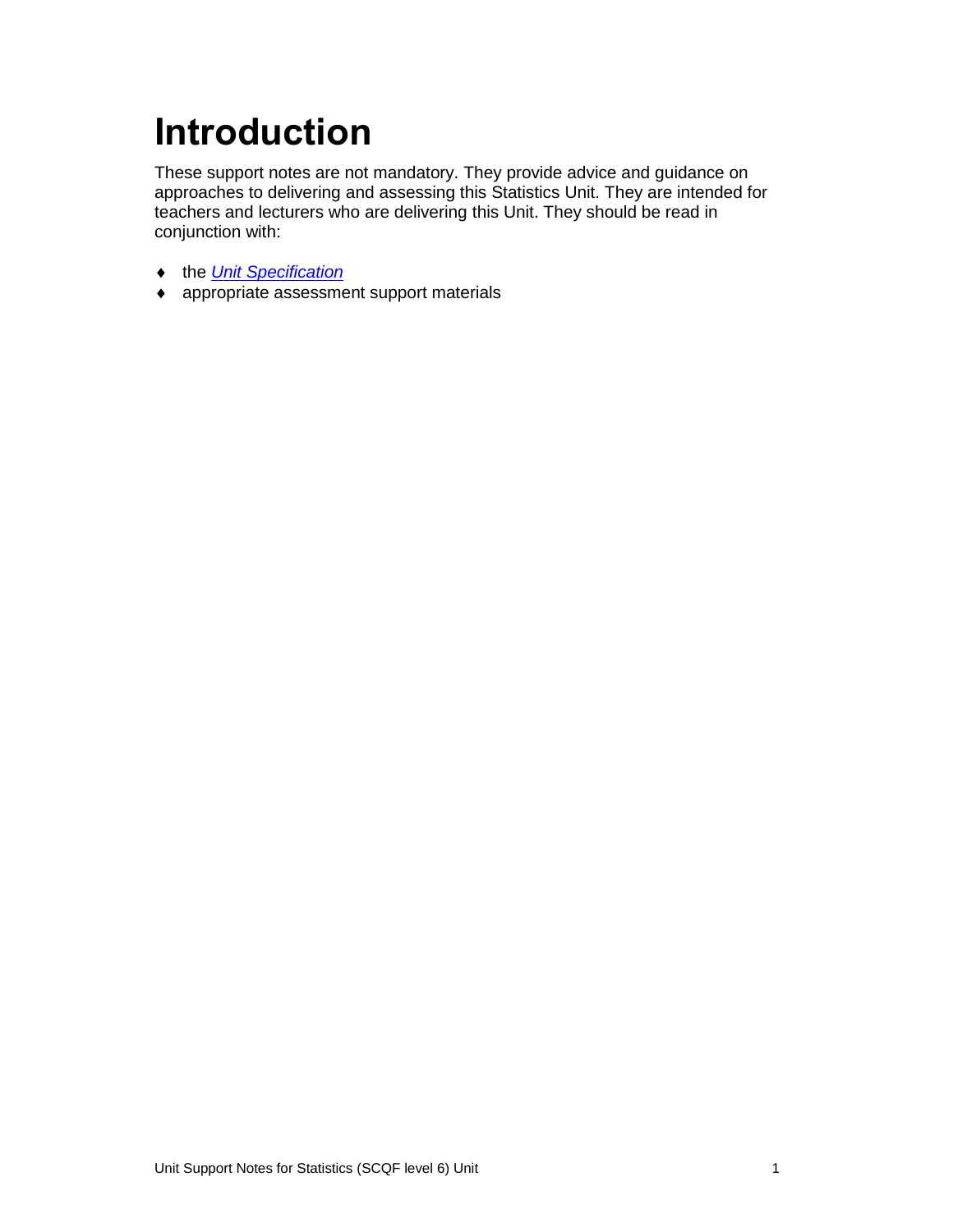## <span id="page-3-0"></span>**General guidance on the Unit**

### **Aims**

The general aim of this Unit is to develop skills that focus on the use of statistical ideas and valid strategies that can be applied to managing statistics in real-life contexts which may be new to the learner. This includes skills in interpreting and analysing graphs and statistical diagrams, applying skills to the normal distribution, applying statistical skills to data analysis, interpretation and communication and determining the equation of linear regression and using it for prediction.

The Outcomes cover aspects of statistics in real-life situations and also skills in statistical reasoning and modelling.

Learners who complete this Unit will be able to:

Use reasoning skills and statistical skills linked to real-life contexts

In addition, learners will have the opportunity to develop generic and transferable skills for learning, skills for life and skills for work. These include numeracy and thinking skills.

### **Progression into this Unit**

Entry into this Unit is at the discretion of the centre. However, learners would normally be expected to have attained the skills, knowledge and understanding required by one or more of the following or equivalent qualifications and/or experience:

 National 5 Courses or equivalent in a wide range of curricular areas; including Social Subjects, Sciences, Business and Mathematics.

Prior learning, life and work experiences may also provide an appropriate basis for entry into this Unit. This could include relevant skills, knowledge and understanding and appropriate experiences and outcomes from the statistics curriculum area.

Centres wishing to establish the suitability of learners without prior qualifications and/or experiences and outcomes may benefit from carrying out a diagnostic review of prior life and work experiences. This approach may be particularly useful for adults returning to education.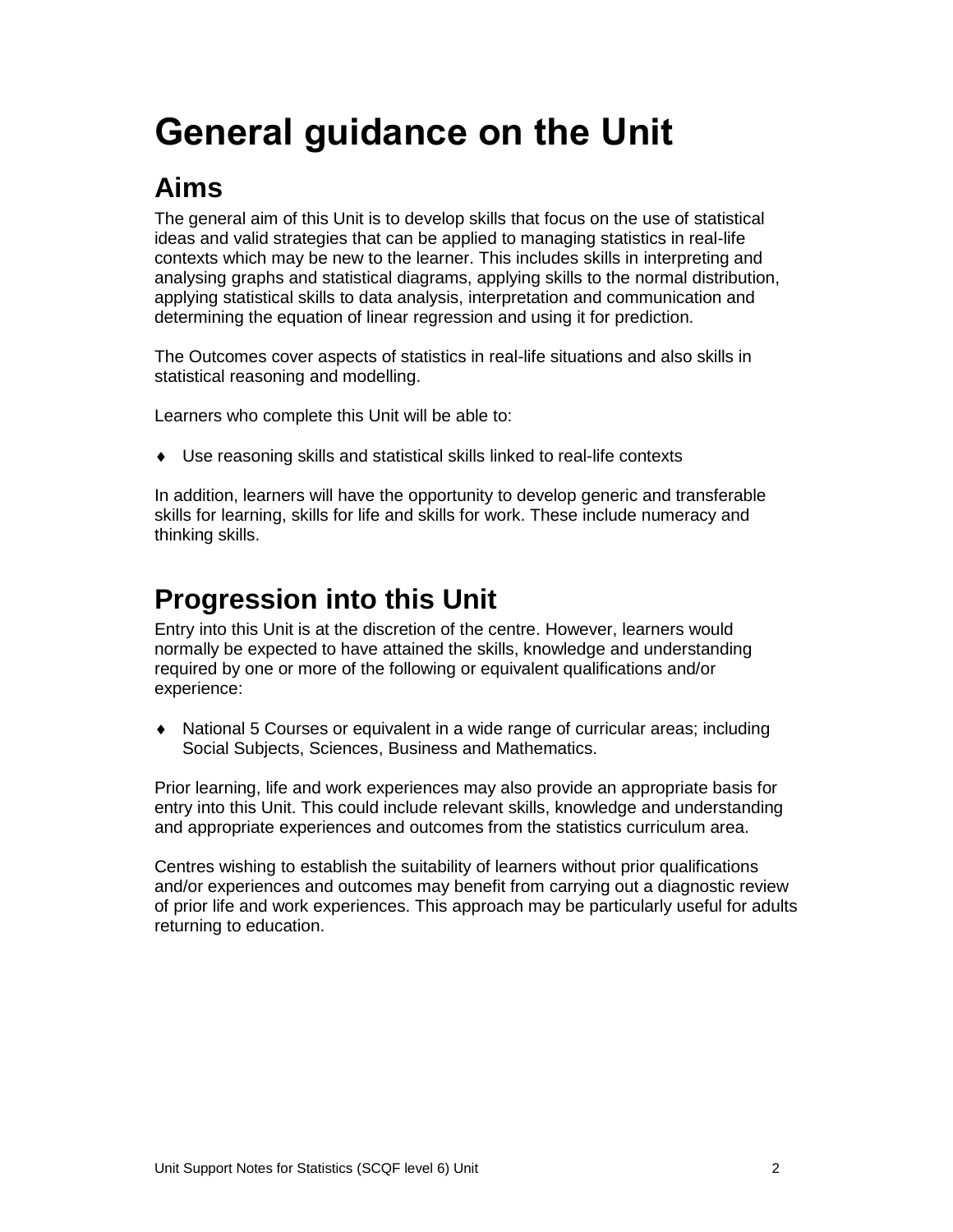### **Skills, knowledge and understanding covered in the Unit**

Teachers and lecturers are free to select the skills, knowledge, understanding and contexts which are most appropriate for delivery of this Unit in their centres.

### **Progression from this Unit**

This Unit may provide progression to:

- other qualifications in statistics or related areas
- further study, employment and/or training

The Statistics Unit has applications in a variety of subject areas as well as life and work. The skills, knowledge and understanding developed in this Unit could support both breadth and depth of learning in other curriculum areas such as business, science, social studies and health and wellbeing, in addition to life and work contexts.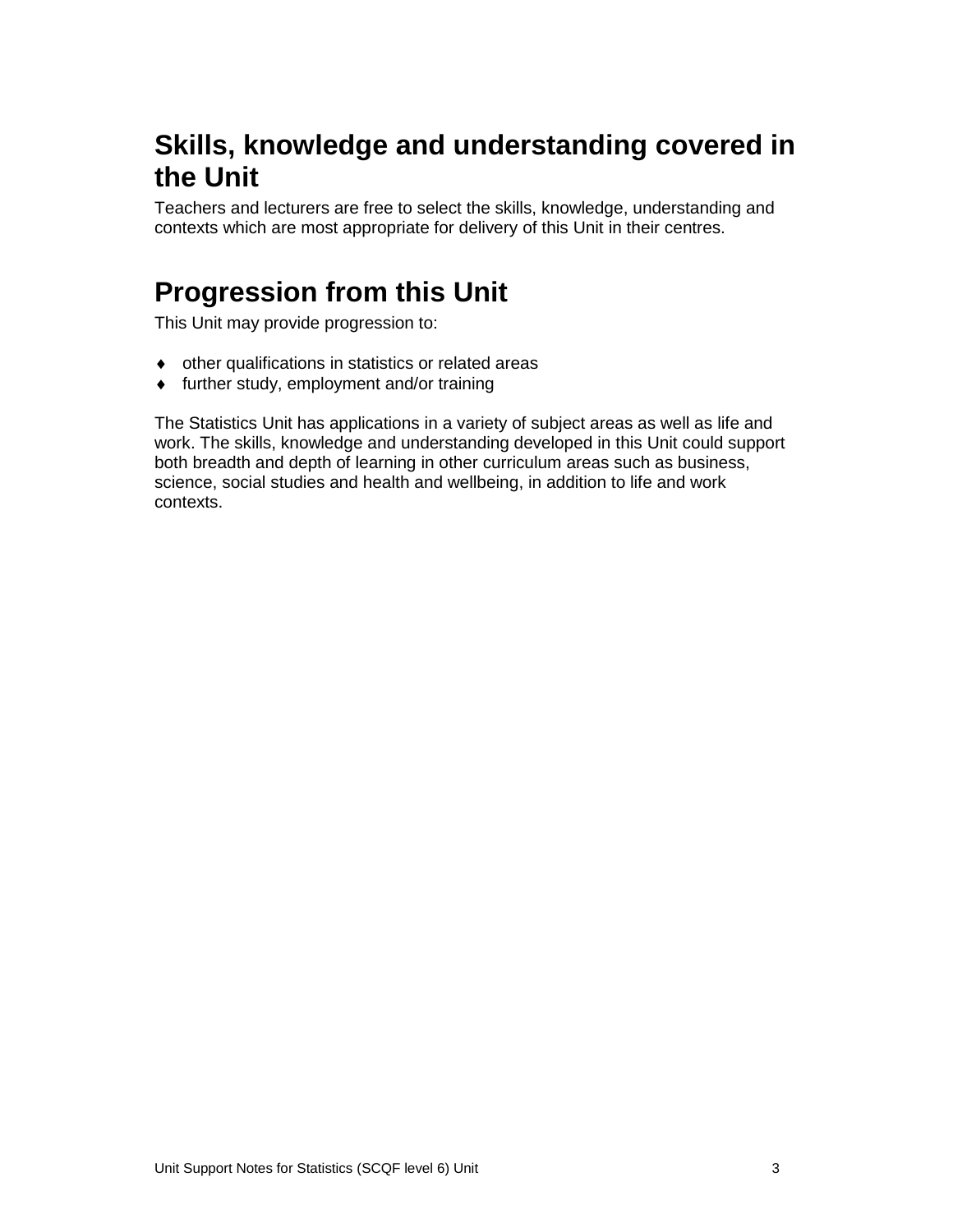### <span id="page-5-0"></span>**Approaches to learning and teaching**

The purpose of this section is to provide general advice and guidance on approaches to learning and teaching for this Unit.

Effective learning and teaching will draw on a variety of approaches to enrich the experience of learners. In particular, a mix of approaches which provide opportunities for personalisation and choice will help to motivate and challenge learners. Some of these approaches include: interdisciplinary learning, crosscurricular approaches, investigative and problem solving approaches and resource based learning and e-learning.

Examples of how these approaches could be used to combine and integrate the learning and teaching of this Unit are outlined below.

Learners will engage in a variety of learning approaches and activities as appropriate, for example:

- using active and open-ended learning activities such as research, case studies, project-based tasks and presentation tasks
- using real-life contexts and experiences that are familiar and relevant to young people, to meaningfully hone and exemplify skills, knowledge and understanding
- making use of the internet to draw conclusions about specific issues
- recording, in a systematic way, the results of investigation from different sources
- communicating findings/conclusions of research and investigation activities in a presentation
- participating in group work with peers and using collaborative learning opportunities to develop teamworking skills
- a mix of collaborative, co-operative or independent tasks which engage learners
- develop problem solving and critical thinking
- ◆ presenting strategies and solutions to others
- use of questioning and discussion to engage learners in explaining their thinking and checking their understanding of fundamental concepts
- making links in themes which cut across the curriculum to encourage transferability of skills, knowledge and understanding — including with technology, geography, sciences, social subjects, mathematics, lifeskills mathematics and health and wellbeing
- using written and/or oral communication and presentation skills to present information
- using appropriate technological resources (eg web-based resources)
- using appropriate media resources (eg video clips)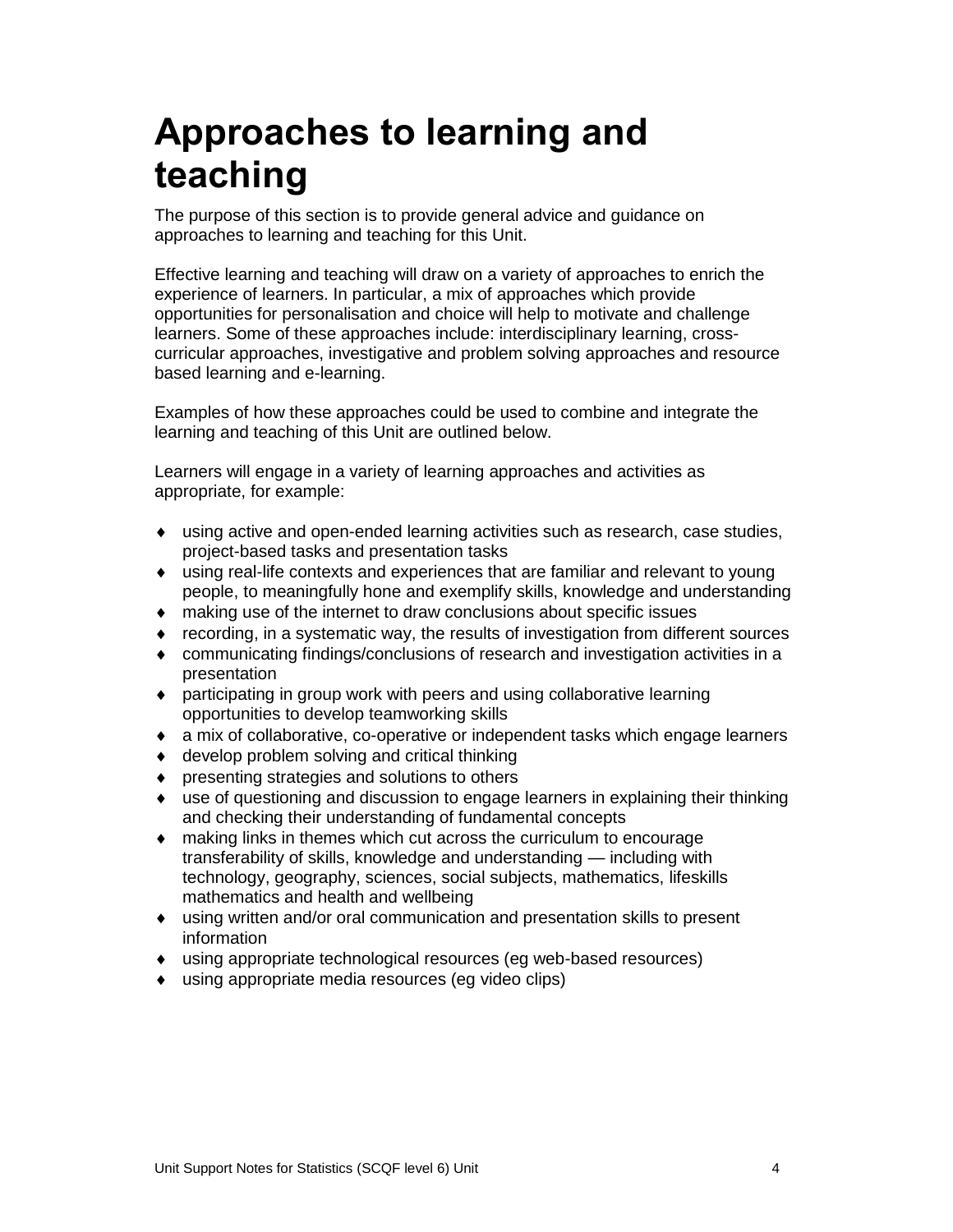#### **Outcome 1**

| <b>Statistics (SCQF level 6)</b>                                                                                                                                                                                                                                                                                                                                                                                      |                                                           |  |  |  |
|-----------------------------------------------------------------------------------------------------------------------------------------------------------------------------------------------------------------------------------------------------------------------------------------------------------------------------------------------------------------------------------------------------------------------|-----------------------------------------------------------|--|--|--|
| 1.1 Applying statistical literacy skills to data                                                                                                                                                                                                                                                                                                                                                                      |                                                           |  |  |  |
| The sub-skills in the Assessment<br>Standard are:<br>understand:<br>- types of data<br>- the importance of random<br>sampling<br>- outliers<br>interpretation of, for example:<br>stem and leaf, frequency tables, pie<br>charts, bar charts, diagrams, box<br>plots, contingency tables and<br>histograms                                                                                                            | Learning and Teaching Contexts<br>See Exemplar on page 10 |  |  |  |
| 1.2 Applying statistical skills to normally distributed data                                                                                                                                                                                                                                                                                                                                                          |                                                           |  |  |  |
| The sub-skills in the Assessment<br>Standard are:<br>interpretation of histogram to indicate<br>the distribution of data<br>sample measures of location and<br>dispersion including mean, median,<br>standard deviation and interquartile<br>range<br>emphasis on understanding and<br>interpretation of the above                                                                                                    | Learning and Teaching Contexts<br>See Exemplar on page 10 |  |  |  |
| 1.3 Applying statistical skills to correlation and linear regression                                                                                                                                                                                                                                                                                                                                                  |                                                           |  |  |  |
| The sub-skills in the Assessment<br>Standard are:<br>scatter plots<br>perform simple linear regression<br>interpret the slope and intercept<br>parameters in relation to data<br>use the linear model for prediction<br>assess the accuracy of predictions<br>understand and interpret correlations<br>understand the applicability of<br>Pearson's correlation coefficient<br>explore trends in data, eg seasonality | Learning and Teaching Contexts<br>See Exemplar on page 10 |  |  |  |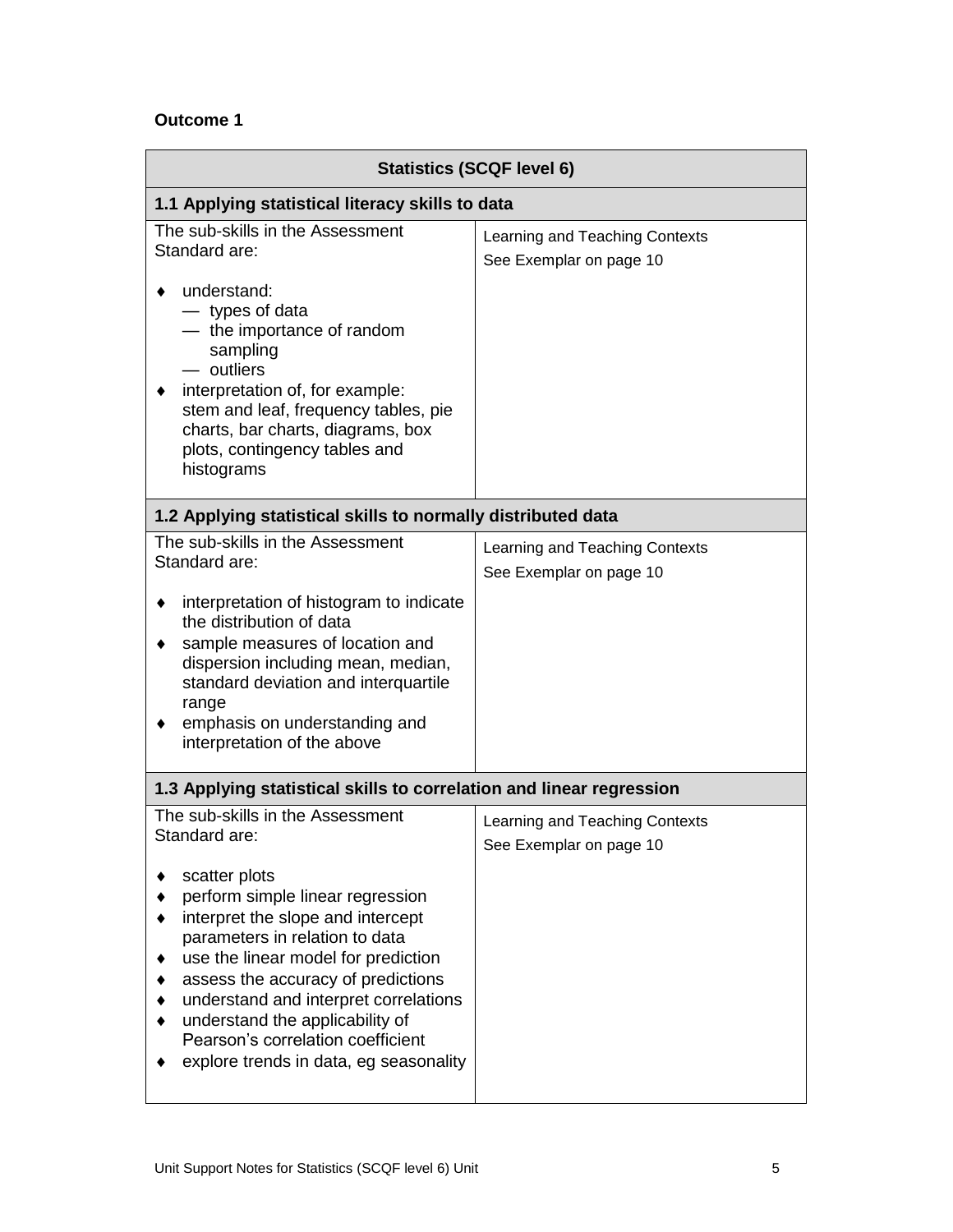| 1.4 Applying statistical skills to data analysis, interpretation and<br>communication                                                                                                                                                                                                                        |                                                           |  |  |  |
|--------------------------------------------------------------------------------------------------------------------------------------------------------------------------------------------------------------------------------------------------------------------------------------------------------------|-----------------------------------------------------------|--|--|--|
| The sub-skills in the Assessment<br>Standard are:                                                                                                                                                                                                                                                            | Learning and Teaching Contexts<br>See Exemplar on page 10 |  |  |  |
| interpret and report the results of a<br>hypothesis test<br>understand and interpret confidence<br>$\bullet$<br>intervals<br>perform simple analysis using t-tests<br>and paired t-tests<br>use z-tests to compare two<br>٠<br>proportions<br>understand how errors can arise in<br>٠<br>statistical testing |                                                           |  |  |  |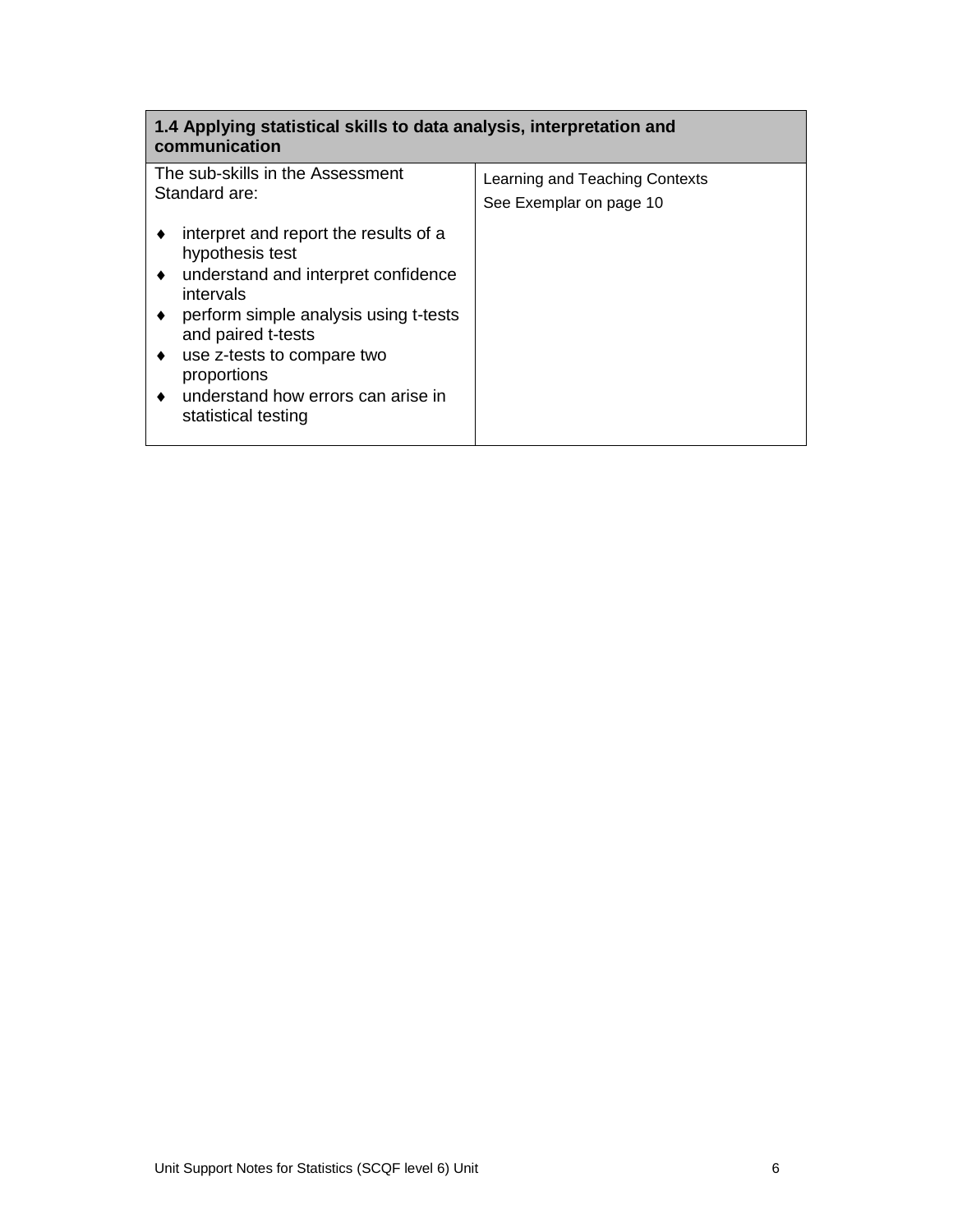#### **Outcome 2**

|                                                                                                                                                                                                                   | <b>Statistics (SCQF level 6)</b>                                                                                                                                                                                                                                                                                                                                                     |  |  |  |
|-------------------------------------------------------------------------------------------------------------------------------------------------------------------------------------------------------------------|--------------------------------------------------------------------------------------------------------------------------------------------------------------------------------------------------------------------------------------------------------------------------------------------------------------------------------------------------------------------------------------|--|--|--|
| 2.1 Undertaking a correlation and regression analysis                                                                                                                                                             |                                                                                                                                                                                                                                                                                                                                                                                      |  |  |  |
| The sub-skill in the Assessment<br>Standard is:<br>accessing a given data set and<br>using a software package to assess<br>and model linear relationships using<br>simple correlation and regression<br>modelling | Learning and Teaching Contexts<br>Possible contexts could be to investigate<br>if there is a relationship between:<br>crime levels and number of police<br>٠<br>officers on the streets<br>the distance a golf ball will travel when<br>٠<br>hit with a golf club at a certain speed<br>age and mean level of worry about<br>being a victim of crime<br>temperature and plant growth |  |  |  |
|                                                                                                                                                                                                                   | See further exemplar material on page 10                                                                                                                                                                                                                                                                                                                                             |  |  |  |
| 2.2 Undertaking a data analysis                                                                                                                                                                                   |                                                                                                                                                                                                                                                                                                                                                                                      |  |  |  |
| The sub-skill in the Assessment<br>Standard is:                                                                                                                                                                   | Learning and Teaching Contexts<br>Hypotheses could include:                                                                                                                                                                                                                                                                                                                          |  |  |  |
| accessing a given data set to test a<br>hypothesis, to determine the<br>significance of the test results and<br>communicate the findings from the<br>hypothesis test                                              | is soil moisture content the same in<br>two sets of random soil samples?<br>is there a better financial return on<br>٠<br>Investment A compared to Investment<br>B?<br>allowing hospital patients more sense<br>of control influences their recovery<br>rates                                                                                                                        |  |  |  |
|                                                                                                                                                                                                                   | See further exemplar material on page 10                                                                                                                                                                                                                                                                                                                                             |  |  |  |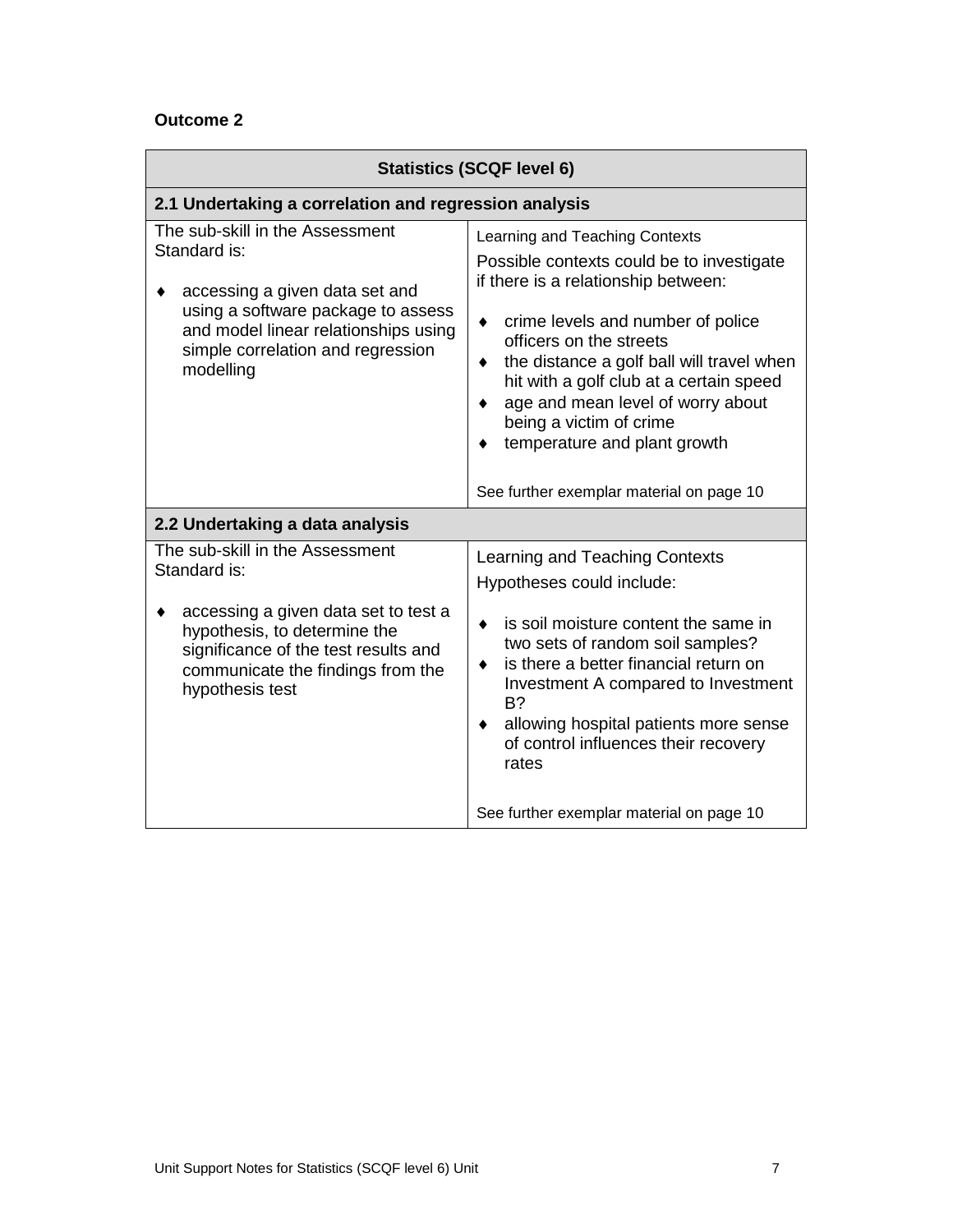Teachers and lecturers should encourage learners to use an enquiring, critical and problem-solving approach to their learning. Learners should also be given the opportunity to practise and develop research and investigation skills and higher order evaluation and analytical skills. The use of information and communications technology (ICT) can make a significant contribution to the development of these higher order skills as research and investigation activities become more sophisticated.

A calculator or equivalent technologies may be used. A suitable software package, eg Excel, Minitab, SMS, 'R,' SPSS must be used to complete Outcome 2.

Some learning and teaching activities may be carried out on a group basis and, where this applies, learners could also receive feedback from their peers.

Teachers and lecturers should, where possible, provide opportunities to personalise learning and enable learners to have choices in approaches to learning and teaching.

Teachers and lecturers should also create opportunities for, and use, inclusive approaches to learning and teaching. This can be achieved by encouraging the use of a variety of learning and teaching strategies which suit the needs of all learners. Innovative and creative ways of using technology can also be valuable in creating inclusive learning and teaching approaches.

There may be opportunities to contextualise approaches to learning and teaching to Scottish contexts in this Unit. This could be done through mini-projects or case studies.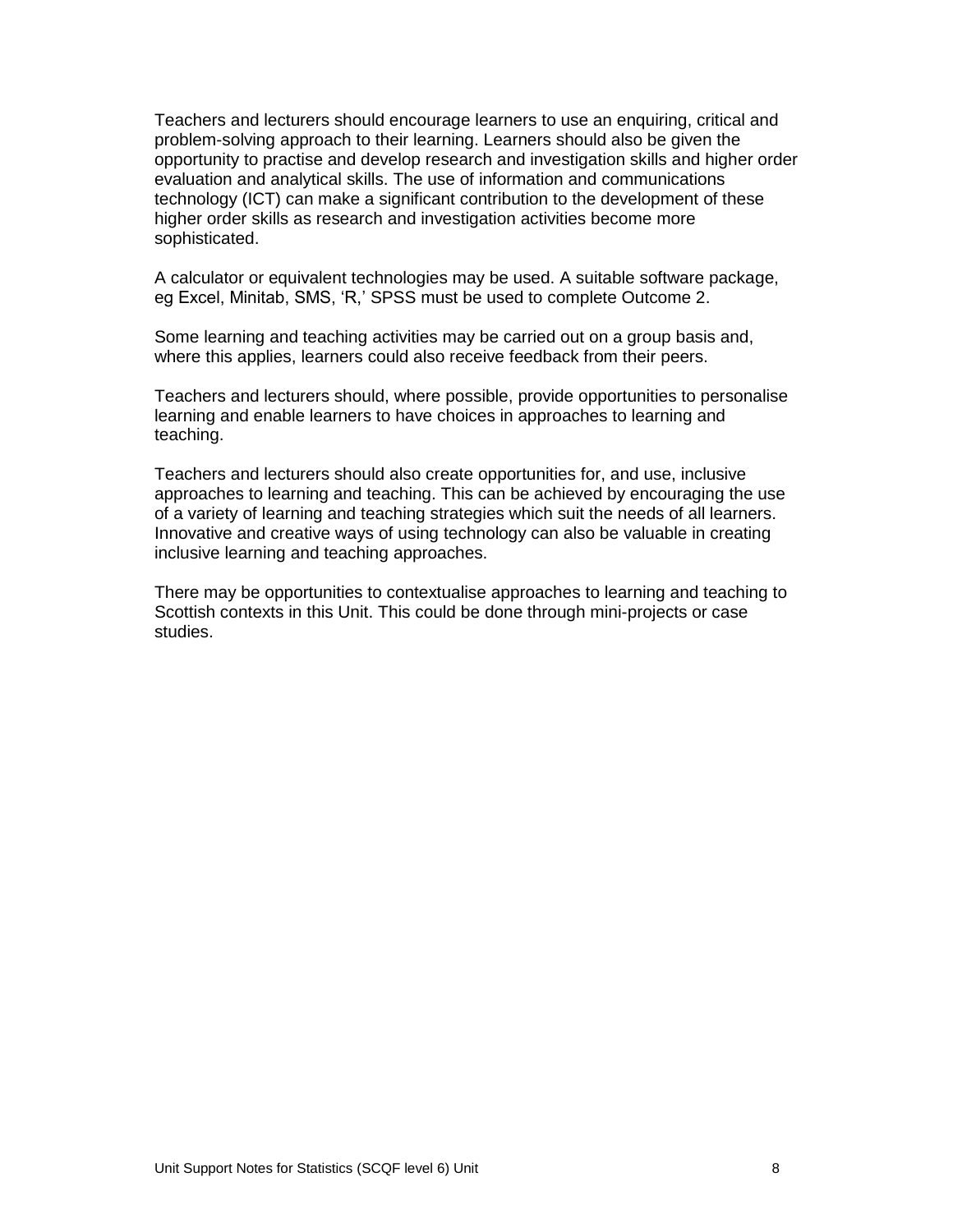#### **Developing skills for learning, skills for life and skills for work**

For this Unit there are significant opportunities to develop the following skills for learning, skills for life and skills for work. Some of these opportunities are described in the table below:

| Skills for learning, skills for life<br>and skills for work                                                                                                                                                                                                     | <b>Suggested approaches for learning and</b><br>teaching                                                                                                                                                                                                                                                                                                                                                                                                                                                                                                                                                                                                                                                                                    |
|-----------------------------------------------------------------------------------------------------------------------------------------------------------------------------------------------------------------------------------------------------------------|---------------------------------------------------------------------------------------------------------------------------------------------------------------------------------------------------------------------------------------------------------------------------------------------------------------------------------------------------------------------------------------------------------------------------------------------------------------------------------------------------------------------------------------------------------------------------------------------------------------------------------------------------------------------------------------------------------------------------------------------|
| <b>Numeracy</b> is the ability to use<br>numbers to solve problems by<br>counting, doing calculations,<br>measuring, and understanding<br>graphs and charts.                                                                                                    | Throughout this Unit, learners will have ample<br>opportunities to use number to solve real-life,<br>social sciences, business and STEM-related<br>problems, and work with information through<br>analysis and interpretation, drawing<br>conclusions and making deductions and<br>informed decisions.                                                                                                                                                                                                                                                                                                                                                                                                                                      |
| <b>Applying</b><br>Applying is the ability to use<br>existing information to solve a<br>problem in a different context, and<br>to plan, organise and complete a<br>task.                                                                                        | Wherever possible, learners should be given<br>the opportunity to apply the skills, knowledge<br>and understanding they have developed to<br>solve statistical problems in a range of real-life,<br>cross-curricular, social sciences, business and<br>STEM-related contexts. Learners could be<br>encouraged to think about how they are going<br>to tackle problems, decide which skills and<br>processes to use and then carry out the<br>processes to complete the task. To determine<br>a learner's level of understanding, learners<br>should be encouraged to show and explain<br>their thinking at all times. Learners could be<br>encouraged to think creatively to adapt<br>strategies to suit the given problem or<br>situation. |
| Analysing and evaluating<br>This covers the ability to identify<br>and weigh-up the features of a<br>situation or issue and to use your<br>judgement of them in coming to a<br>conclusion. It includes reviewing<br>and considering any potential<br>solutions. | Wherever possible, learners could be given the<br>opportunity to identify real-life, social sciences,<br>business and STEM-related tasks or situations<br>which require the use of statistics. Learners<br>should be encouraged to analyse the task or<br>situation to decide how it can be addressed<br>and what statistical skills will need to be<br>applied. Learners should also be provided with<br>opportunities to interpret the results of their<br>calculations and to draw conclusions.<br>Conclusions drawn by the learner could be<br>used to form the basis of a model for making<br>future choices or decisions.                                                                                                             |

There may also be further opportunities for the development of additional skills for learning, skills for life and skills for work in the delivery of this Unit. These opportunities may vary and are at the discretion of the centre.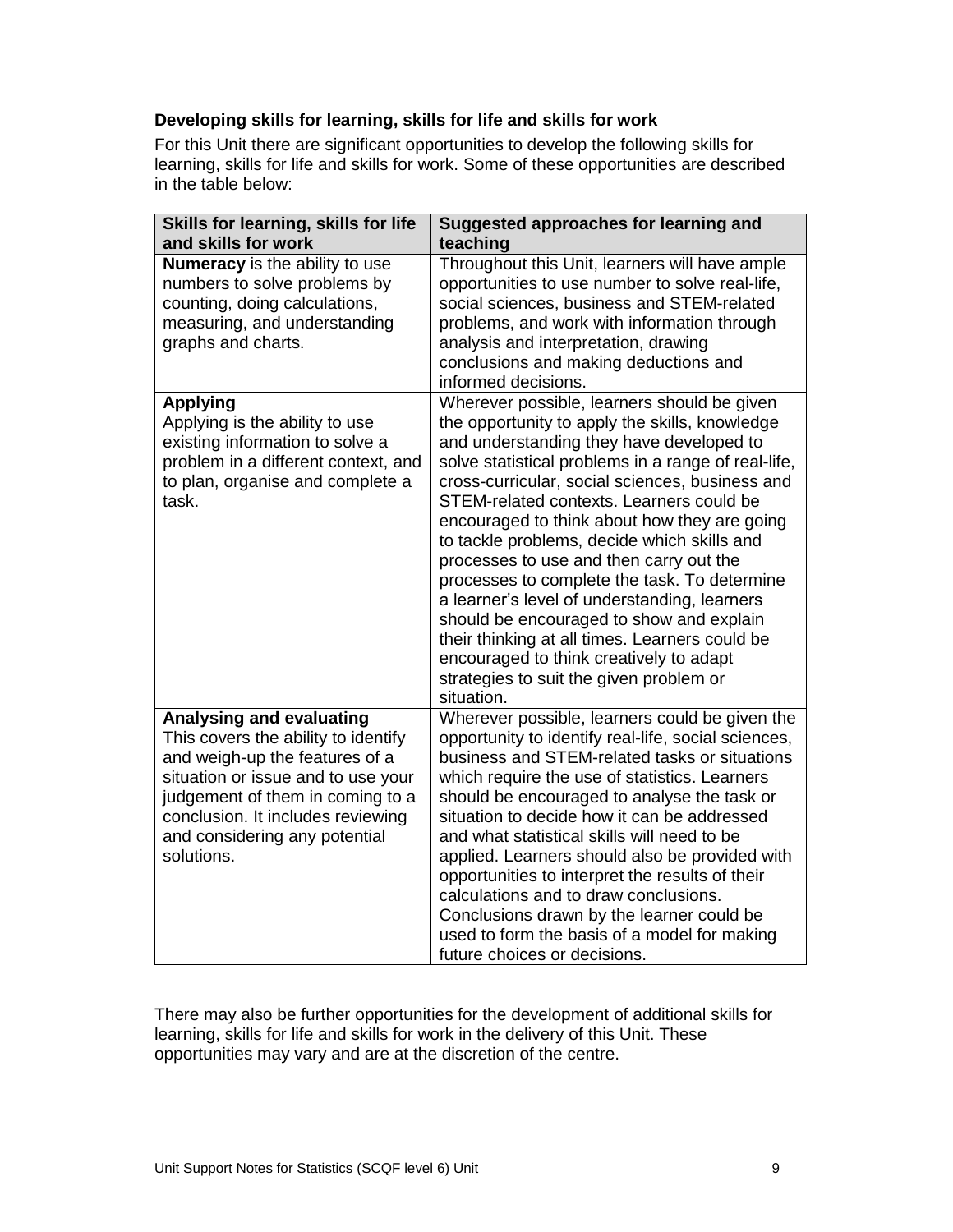## <span id="page-11-0"></span>**Exemplar material**

The following exemplar material provides examples of ways in which to display and interpret statistical information in different contexts.

### **Health and fitness research**

As part of an ongoing study, a sociology researcher is investigating why people join health and fitness clubs and what club facilities they prefer to use. Data is obtained by asking a random sample of members to complete a questionnaire. (Edited version of dataset from *Social Research Methods* by Alan Bryman — Oxford University Press, see Appendix 2)

A basic guide to accessing 'R' and Excel software is given in Appendix 3.

#### **Outcome 1**

#### **Random sampling**

Random sampling means that each member of a 'population' has an equal chance of being selected. Random sampling is a sampling technique where a group of subjects (sample) is selected for study from a larger group (population). The single and most important advantage of random sampling is obtaining an unbiased sample. Statistics can be used to analyse any set of data but it can be difficult or impossible to interpret the results if there is any possible bias in the data. However, obtaining a truly random sample can be difficult and expensive to achieve.

#### **Stem and leaf diagrams**

The stem and leaf diagram presents all of the data and provides an easy introduction into important concepts, such as, location spread, outliers and the shape of distributions.

A stem and leaf display is shown below for question 10 from the health and fitness club questionnaire ('During your last visit to the Club, how long did you spend on the cardiovascular equipment?')

Stem-and-leaf of  $Q_1$  10  $N = 50$ Leaf Unit  $= 1.0$ 

Time Spent on Cardiovascular Equipment

 $0<sub>1</sub>0<sub>0</sub>$  $1|0$ 1 56777788 2 0111222223334 2 55667778  $3<sup>1</sup>$ 001222334444  $3|$ 78  $4|589$  $6|4$ 

Key:  $3|7$  represents 37 minutes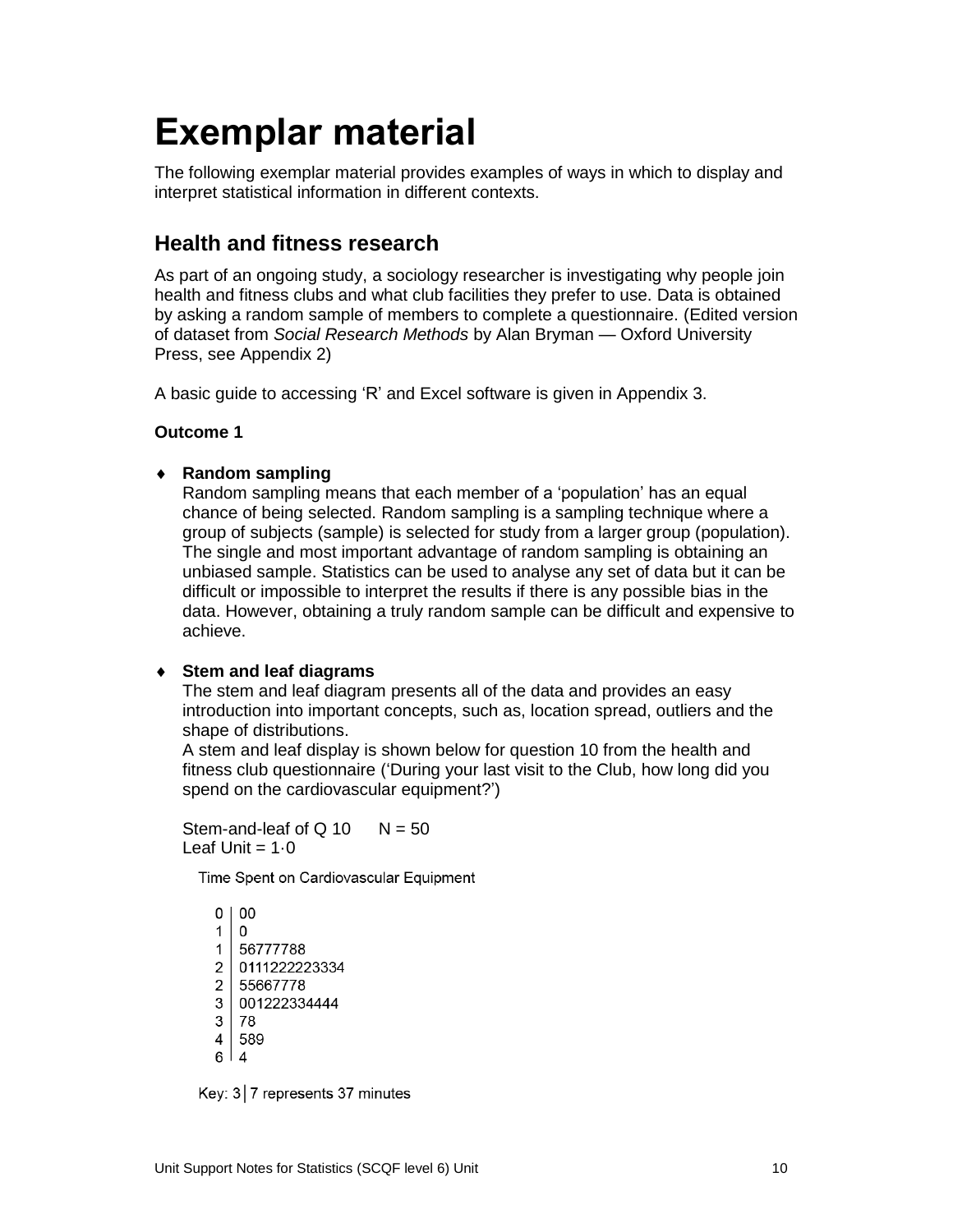The stem and leaf diagram orders the data as shown above.

The outliers can also be seen at each end of the diagram (0 and 64 minutes).

 $N = 50$  is the number of members who responded to the survey.

The stem and leaf diagram format enables the analyst to order data.

#### **Frequency tables**

Frequency tables can be applied to any type of variable (quantitative or qualitative). The example in Figure 1 shows the count and percentage values of the main reasons why members visit the Health Club. For example 40% of members surveyed visit the Health Club primarily to lose weight.

#### **Figure 1**

| Aim                              | Count | Percent |
|----------------------------------|-------|---------|
| Relaxation                       | 3     | 6.00    |
| Improve<br>Fitness               | 16    | 32.00   |
| Lose<br>Weight                   | 20    | 40.00   |
| Meet<br>people                   | 1     | 2.00    |
| Build<br>Strength<br>50<br>$N =$ | 10    | 20.00   |
|                                  |       |         |

Pie charts (Figure 2) and bar graphs (Figure 3) are easy to interpret when working with nominal and ordinal variables. They are particularly useful for emphasising how each category compares in size with the other categories.

The pie chart and bar graph below illustrate the main reasons for visiting the Health Club (counts in the bar graph and percentages in the pie chart).

Area represents frequency in 2D charts.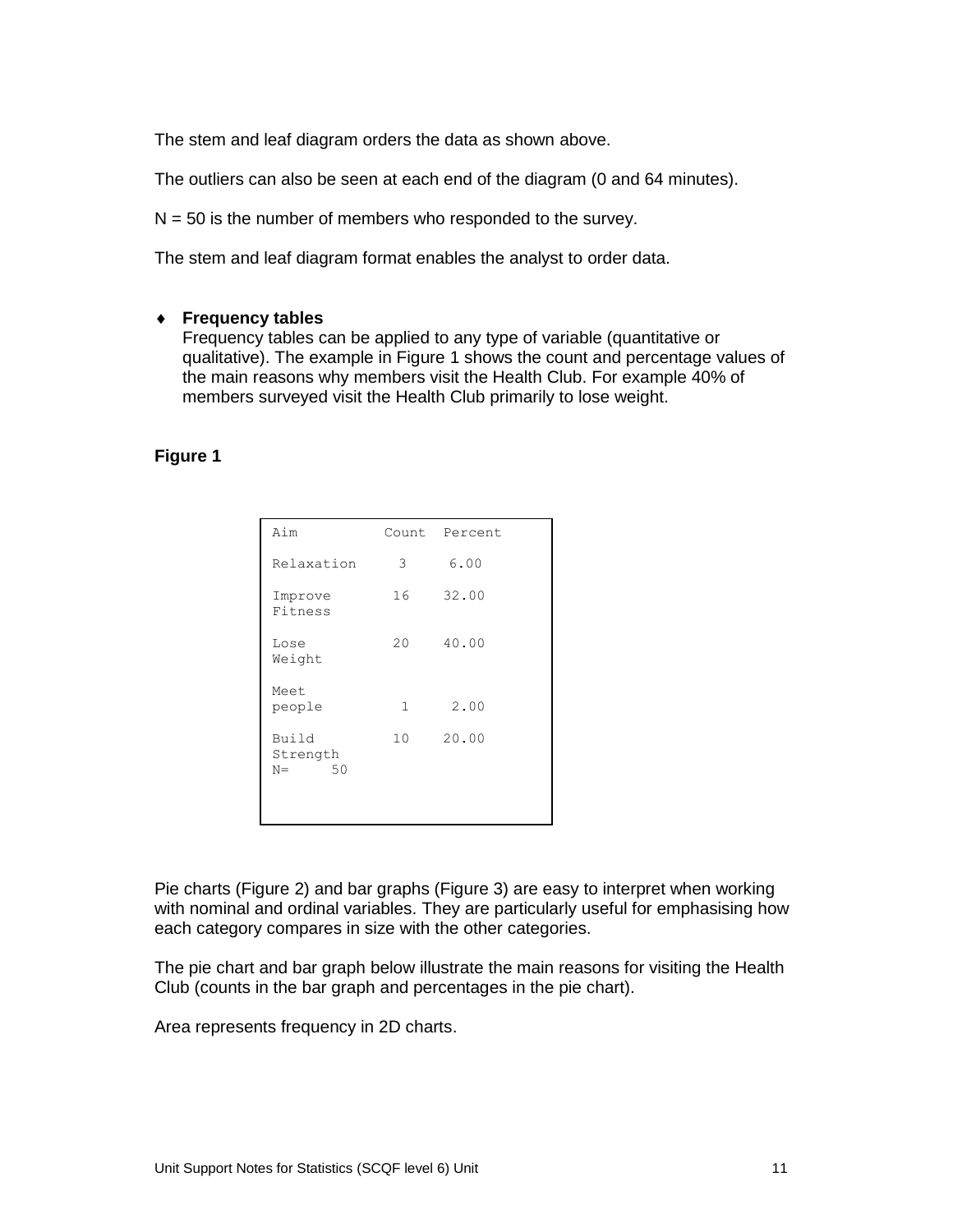



#### **Figure 3**

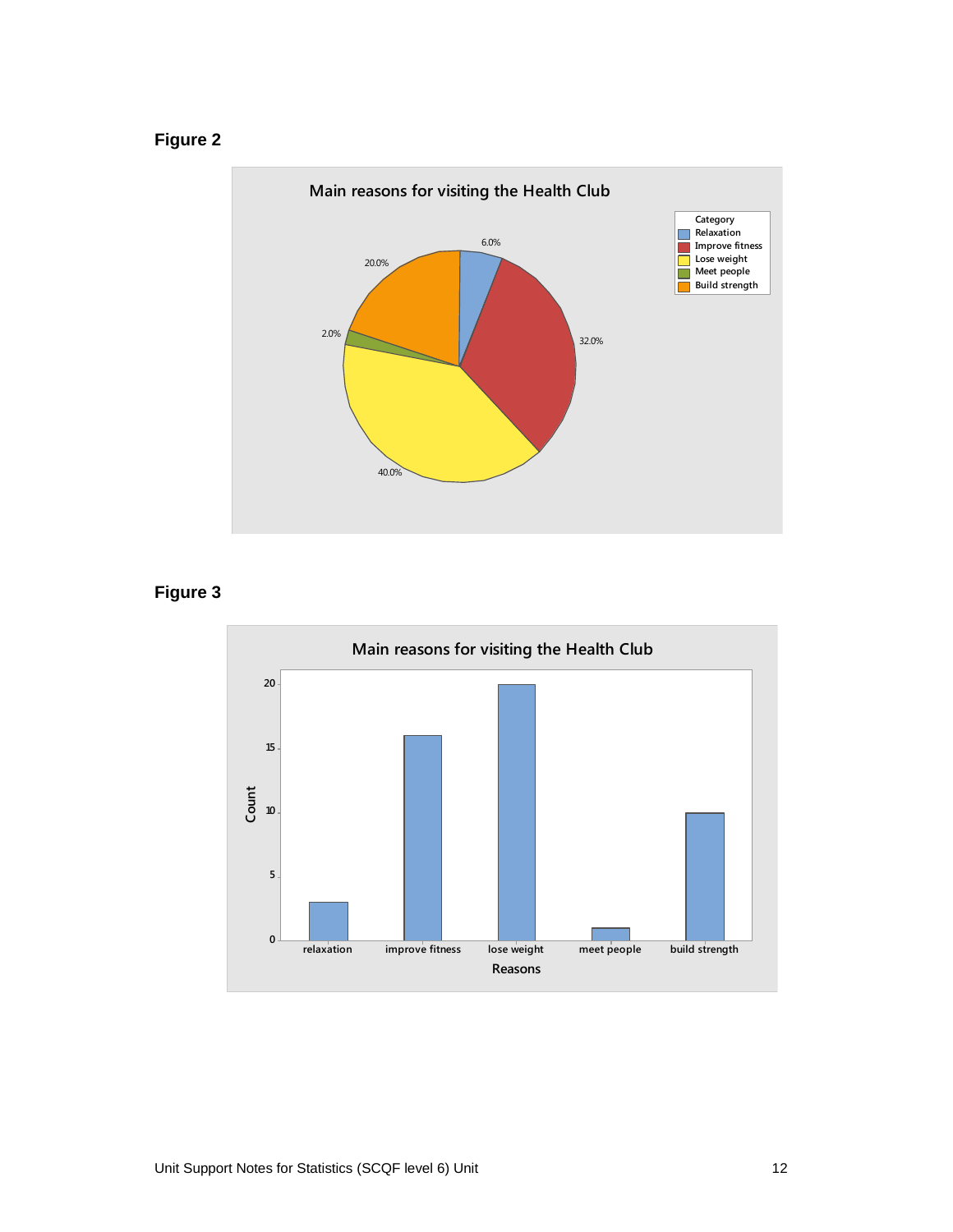#### **Contingency tables**

A contingency table is essentially a display format used to analyse and record the relationship between two or more categorical variables. A contingency table is like a frequency table but it allows the relationship between two variables to be summarised.

The contingency table in Figure 4 examines the variables, gender and aim. For example, 3 females (6%) from the sample attend the Health Club for relaxation.

#### **Figure 4**

| Aim               |               | Male | Female | All |
|-------------------|---------------|------|--------|-----|
| <b>Relaxation</b> | Number        |      | 3      | 6%  |
|                   | Percentage    |      | 6%     |     |
| Improve           | <b>Number</b> | 8    | 8      |     |
| fitness           |               |      |        |     |
|                   | Percentage    | 16%  | 16%    | 32% |
| Lose              | <b>Number</b> | 4    | 16     |     |
| weight            |               |      |        |     |
|                   | Percentage    | 8%   | 32%    | 40% |
| Meet              | <b>Number</b> | 1    | Ω      |     |
| people            |               |      |        |     |
|                   | Percentage    | 2%   | 0%     | 2%  |
| <b>Increase</b>   | <b>Number</b> | 10   | O      | 10  |
| Strength          |               |      |        |     |
|                   | Percentage    | 20%  | 0%     | 20% |
| $N=50$            |               |      |        |     |

The histogram in Figure 5 shows the distribution of ages visiting the Health Club. The histogram is useful for illustrating the shape of the distribution. The histogram is 'bimodal' — double peaked.

#### **Figure 5**

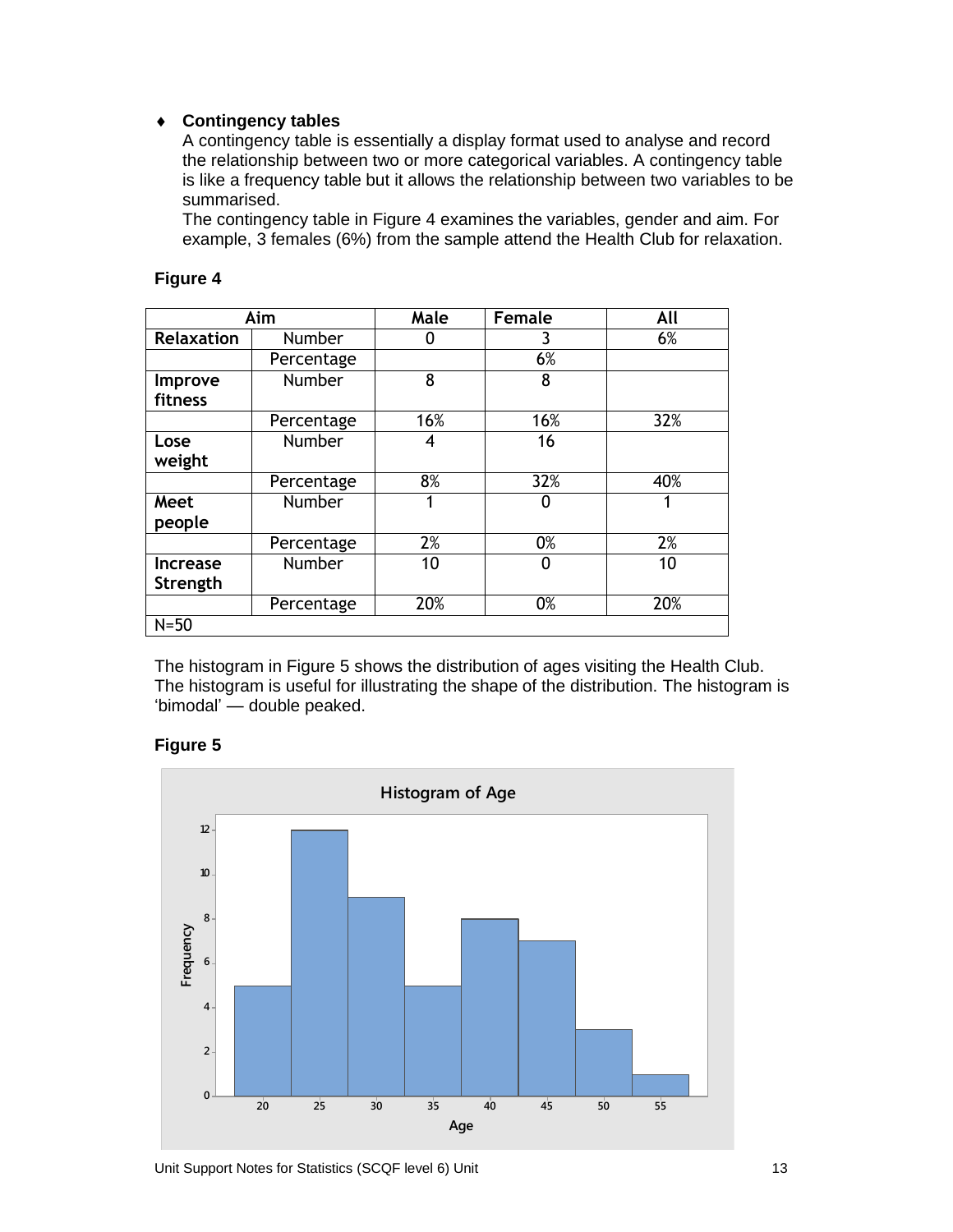#### **Analysing a histogram**

We are trying to infer something about the distribution in the underlying population from which this is a sample, and so sample size will play a part. Some effects are simple, eg symmetry and skewness, and can often be reliably inferred from a sample even of fifty (as in this example). Modality, ie how many peaks, is a more detailed and complex aspect of the shape and correspondingly requires more data to reliably infer anything useful. For example, the histogram above is clearly bimodal, but the sample size is small, and so the shape we see here could be an artefact of how the intervals for the histogram were chosen, ie if we choose a different number of intervals, or slightly different intervals, eg centred on 22, 27, 32 will we see the same bimodality? We may, but it is unlikely in this example. The point is we have a small sample (N=50 is small) for this level of interpretation. So, in practice, we'd register the appearance of bimodality and make some comment on possible interpretation, but we could not deduce that it held for the entire population of all members of this club. So, we'd note that bimodality is suggested, but sample size is small for a reliable interpretation of this; and we'd note that there is clear indication of skewness, with a longer tail into higher values. Notice that the normal distribution has not been mentioned, this is because it is difficult to assert the type of distribution from a histogram. Usually, the best we can say is that the histogram does not obviously suggest that the data are not normal, ie it looks fairly symmetric about a single peak. As regards possible interpretations of such symmetric, unimodal data, it may be that the data are the result of a manufacturing process where a target value is set, and the actual output are mainly close to it, but with a few falling further away, equally on either side, ie symmetrically above and below.

A lot can depend on how (and how many) intervals are chosen, especially when the sample is not huge. This is one reason for caution when making interpretations about shape. On the other hand, the sample size may be fairly large or we might feel the nature of the appearance of bimodality (etc) is convincing. In that case, we would suspect that this means that there are really two distinct populations here and not one, and try to find a way to explore that, and find out what they are. In the above histogram, if we think the bimodality is valid, we would seek to find an interpretation for the two groups, eg clearly there is a population of younger members (aged around 25) and another population of older members (aged around early 40s). Sometimes, the groups we 'spot' correspond to variables already in the sample (eg gender — although not in this case).

#### **Types of data**

The types of data, and examples of each from the Health Club survey, are shown in the table below.

| Type of data                                     | <b>Example from Health Club survey</b>                                         |
|--------------------------------------------------|--------------------------------------------------------------------------------|
| Quantitative (Numerical)                         | $Age - continuous$                                                             |
| Discrete and continuous                          | Time spent on cardiovascular or weights<br>equipment - continuous              |
|                                                  | Gender — discrete                                                              |
| Qualitative (Categorical)<br>Nominal and Ordinal | How often do you use the weights<br>machines? (Ordinal)                        |
|                                                  | Which of the following are the main<br>reasons for going to the gym? (Nominal) |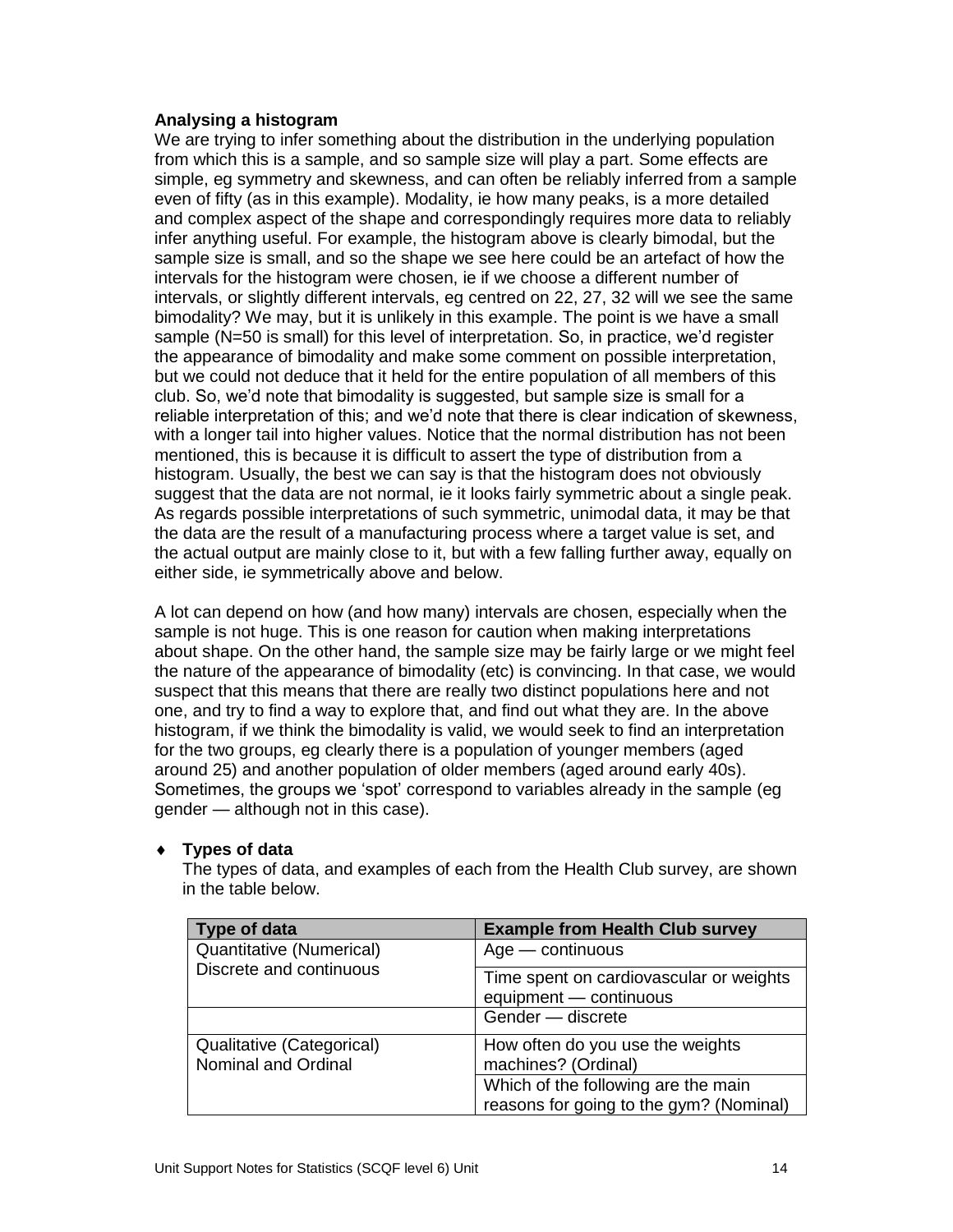#### **Measures of location and dispersion**

#### **Measures of location are: the mean, the median and the mode.**

When data is perfectly normal the mean, median and mode are identical.

However, when data becomes skewed the mean loses its ability to provide the best central location.

**The mean** is the arithmetic average of the data, calculated by dividing the sum of the data by the number of data points. Thus, if the data are:

2, 2, 1, 5, 3, 4, 2, 3, 2, 3 then the mean value is given by:<br> $(2+2+1+5+3+4+2+3+2+3)/10=2\cdot7$ .

The mean is a model of all data within the data set. It takes account of every entry in the data set and is, therefore, susceptible to the influence of outliers.

**The median** is the 'middle' value when the data are written in order of increasing value. For the sample above, the data are written in order as:

1, 2, 2, 2, 2, 3, 3, 3, 4, 5.

If there were an odd number of data points then there would be a unique middle value in the sequence, but there are 10 data points so there is no unique middle value. In that case the median is the average of the two middle values, ie the average of the fifth and sixth data points  $(2+3)/2 = 2 \cdot 5$ .

#### **Which of these two calculations is better?**

In general, the mean is better because it is less variable than the median. However, note that because it is an arithmetic function of all the data, it can be seriously affected by unusually large or small values in the sample. To see this, consider the sample above with one additional observation: 1, 2, 2, 2, 2, 3, 3, 3, 4, 5, 50.

Now, the mean is  $77/11 = 7$ , and it is difficult to see how a value which is greater than 10 of the 11 observations can be regarded as a useful measure of central tendency.

On the other hand, the median of these data is the middle value, ie the sixth observation, which is 3, and this is clearly still a useful measure of central tendency for this sample. We say that the median is robust against the effects of extreme values, and we prefer it to the mean in situations where we have skew data which may easily yield extreme high or low data points, or outliers.

Our sample above: 1, 2, 2, 2, 2, 3, 3, 3, 4, 5, 50, looks strange, and we may ask if such samples really do occur in practice. In fact, skew distributions are very common, and occur in many contexts.

Skewness simply implies one tail much longer than the other, common in data which are essentially positive, eg times and income. Histograms for salaries in the West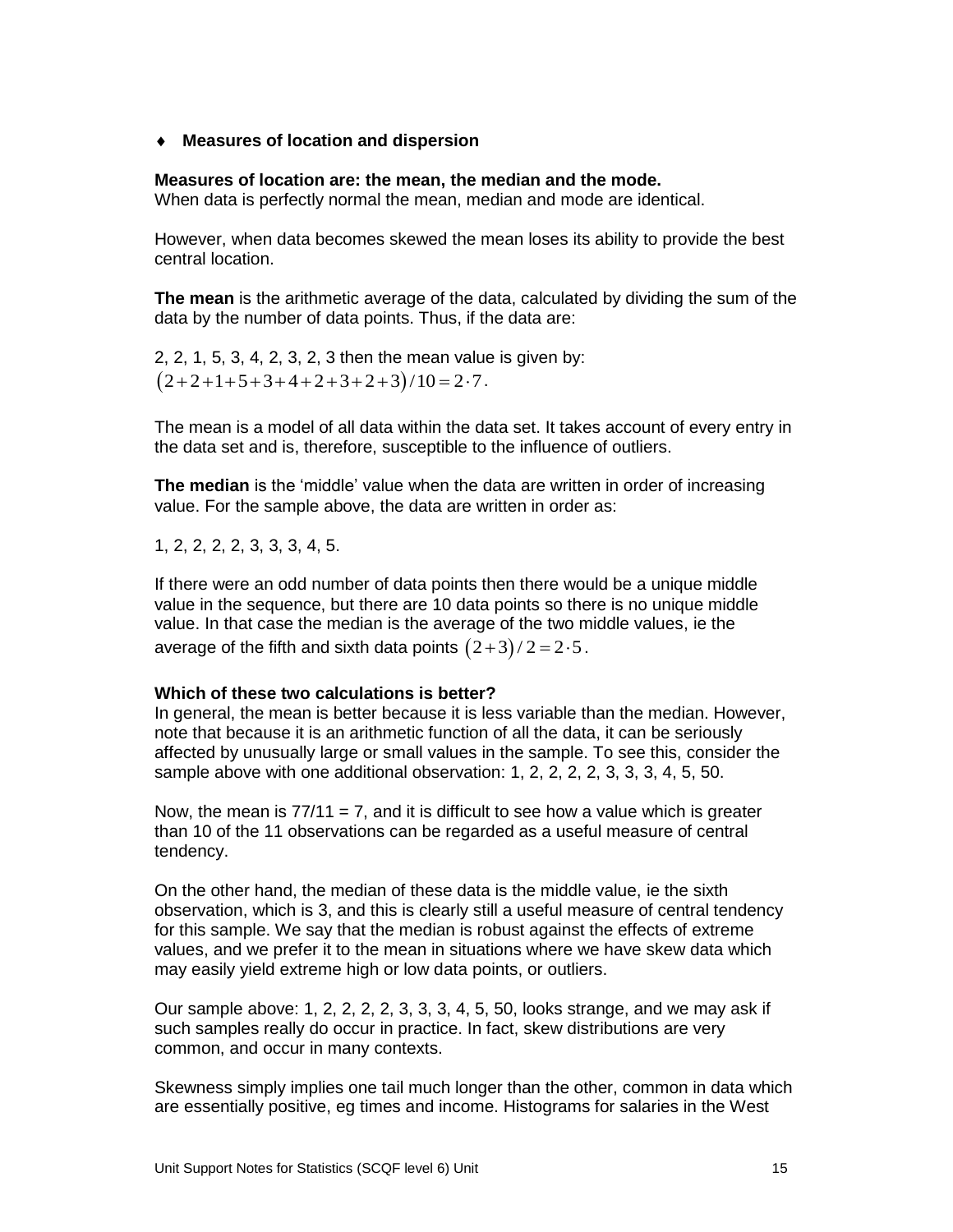(and world, generally) are always skew, having incredibly long tails into high values. The difference between mean and median incomes is huge (and so it's important in practice to know which is being used). Often too, survival times after the diagnosis of a condition, or after an operation, will be very skewed.

Famously, the palaeontologist Stephen Jay Gould was diagnosed with a rare but dangerous cancer in 1982. At the peak of his career and with a young family he checked out the known statistics and found it was incurable with a median time to death after diagnosis of eight months. After the shock, he searched further and found that the distribution of this survival time has a very long tail, and, in fact, he died in 2002, 20 years later, from a different and unrelated cause.

However, the best examples are to do with money. We need only think of UK salaries: the median is, approximately, £20,000, maybe slightly less, but we all know about all the 'big earners' from University principals earning an annual salary £200–300,000, to bankers on several millions (and the mean is about £25,000, because of this very long tail). The point, for comparison of mean and median, at least, is that a small number of very huge numbers can raise an average substantially.

The same sensitivity of the mean can be seen in the presence of extreme low values. For example, the average age at death in one African country is very low, 32 years. In fact, 32 is not a common age for death there. Indeed, most who live that long will live a lot longer. The problem is that when we consider ages at death we find that the country has a shockingly high rate of infant mortality and so there are a lot of values which are very close to zero, and so they bring the average down.

**The mode** is a third measure of location which is sometimes useful. It is the most frequent entry in the data. Thus, in the sample above: 1, 2, 2, 2, 2, 3, 3, 3, 4, 5, the mode is 2 and seems to be a useful measure in this case. Further, the mode of the extended sample (with the observed value of 50) is still 2, so it appears to be robust against extremes like the median.

However, when we examine real data in practice, we find that there are usually very many numbers, most of which are different, ie there are few repetitions and they usually have nothing to do with location or central tendency.

The mode tends to be useful for data which takes only a small number of distinct values and we are interested in the most commonly occurring value. It is often useful for categorical data where we simply wish to specify the commonest category.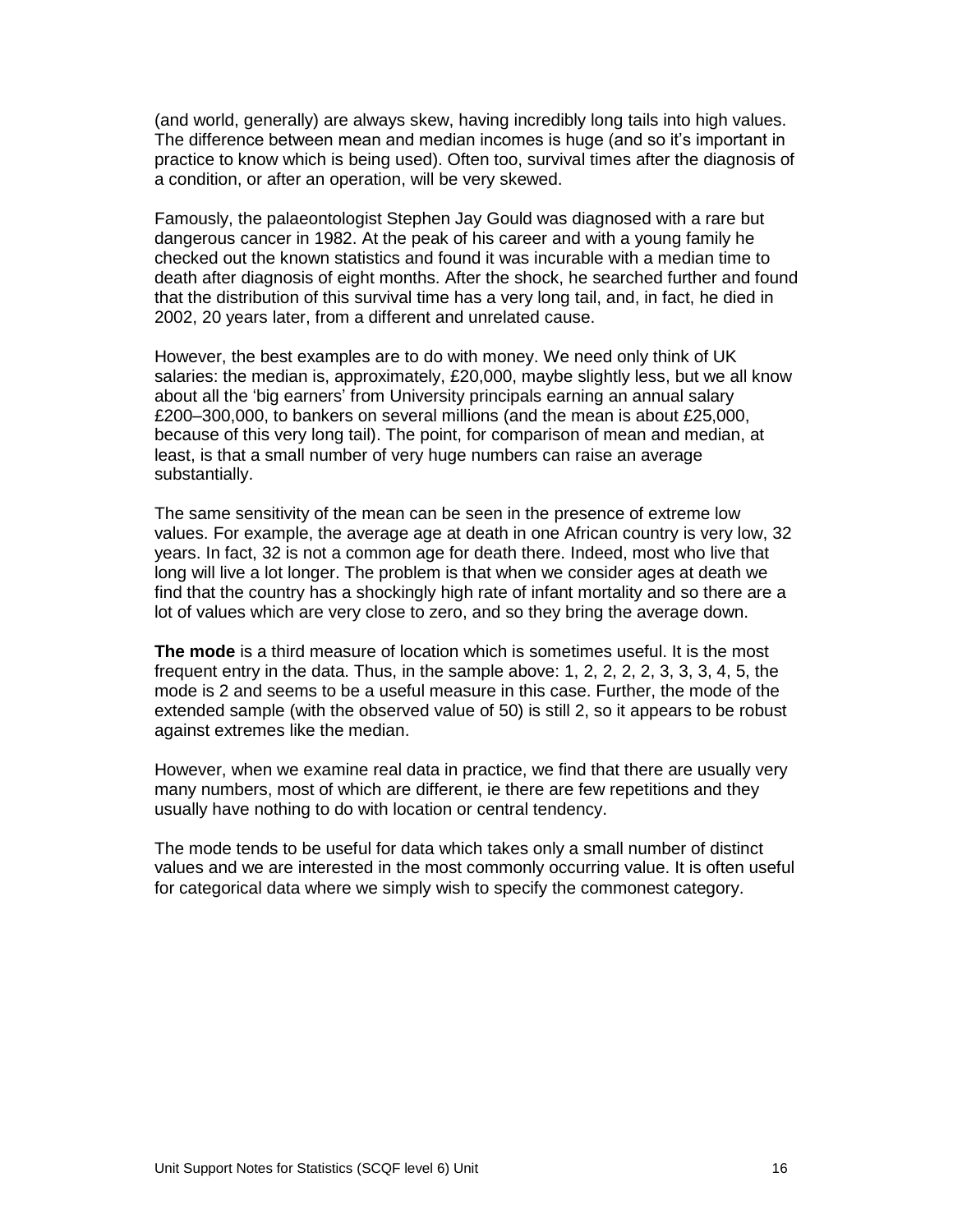#### **Guide to measures of central tendency**

| Variable              | <b>Measures of central</b><br>tendency |
|-----------------------|----------------------------------------|
| Nominal               | Mode                                   |
| Ordinal               | Median                                 |
| Interval - not skewed | Mean                                   |
| Interval - skewed     | Median                                 |

#### **Measures of dispersion include the range, the standard deviation and the inter-quartile range.**

**The range** is the difference between the maximum and minimum values in a set of data.

For the data generated by Question 10 ('How long did you spend on cardiovascular equipment during your last visit to the Health Club?') the range would be 64 minutes minus 0 minutes resulting in a range of 64 minutes.

**The standard deviation** is the average amount of variation around the mean. There is a mathematical formula used to calculate the standard deviation but essentially the standard deviation is another **measure of spread** of the data.

**The inter-quartile range** is obtained by ordering the data in ascending order and then dividing the data into quarters. A simple example of calculating the inter-quartile range is as shown below.

For the list of numbers: 2, 3, 4, 4, 6, 7, 8, 27

| $Q_1 =$<br>. .<br>ີ<br>ັ | $Q_2 = (4+6)-2=5$ |  | $\mathbf{Q}_3 =$ |        |
|--------------------------|-------------------|--|------------------|--------|
|                          |                   |  |                  | $\sim$ |

The first quartile  $Q_1 = 3.5$ The second quartile, the median,  $Q_2 = 5$ The third quartile  $Q_3 = 7.5$ 

The range for the above list of numbers is  $27 - 2 = 25$ . This is not very representative of the list of numbers as 27 appears to be an outlier. To obtain a more accurate measure of the range we can calculate the inter-quartile range.

Inter-quartile range:  $Q_3 - Q_1$ :  $7.5 - 3.5 = 4$ . This answer gives a more reasonable indication of the dispersion in this list of numbers than calculating the full range,  $27 - 2 = 25$ .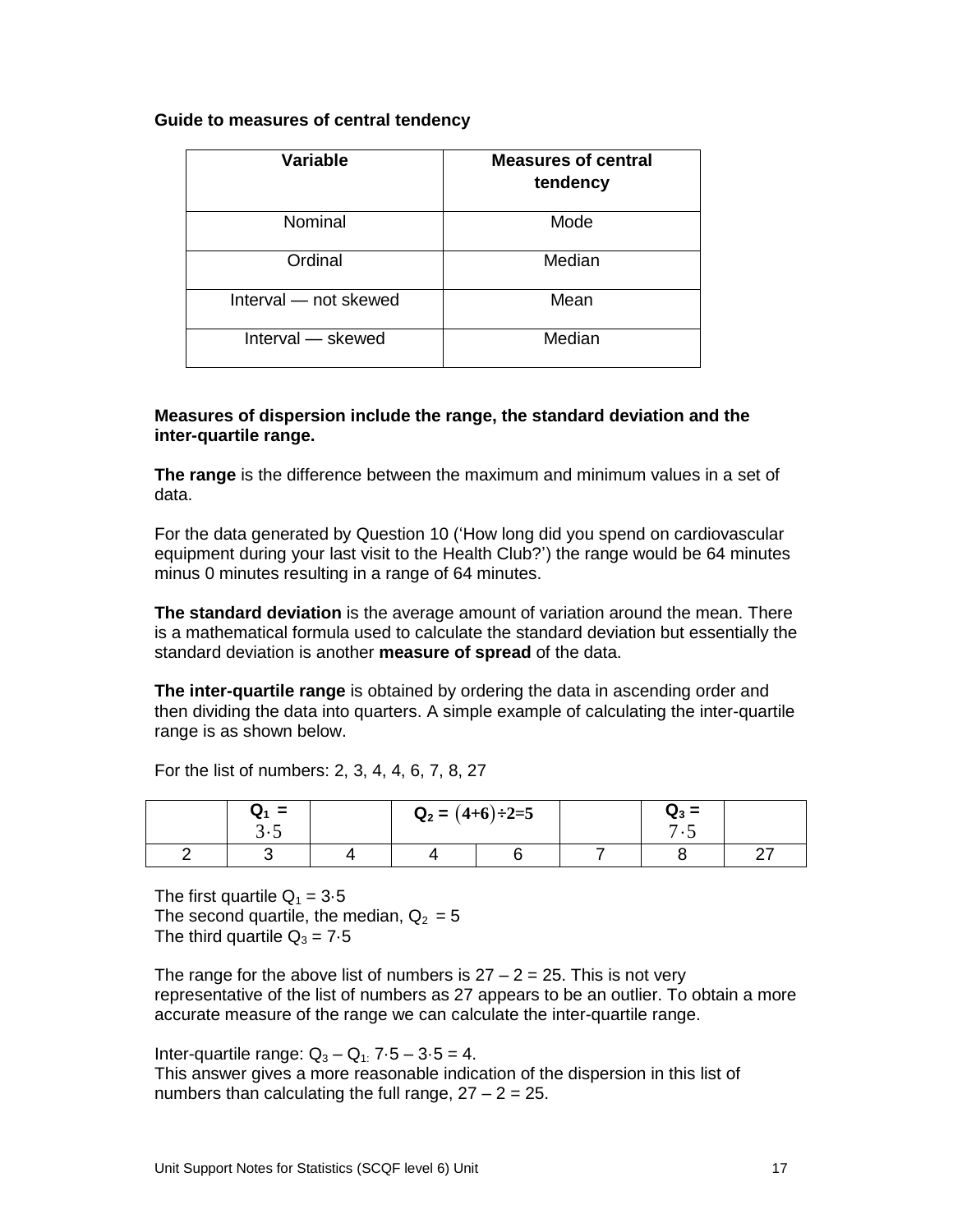Learners often use the term 'spread without fully understanding it. They often feel they know what to say about the mean and median, eg whether a value is big or small, but when they think about spread it's much less clear. They will often ask of a particular value of standard deviation, 'Is this big?' In fact they often have difficulty in fully understanding the means, but often just have an insight into the values.

For example, if the data are men's heights, we know a lot about such data intuitively, and so we can easily interpret mean and median heights. Learners need to know that the different measures, whether mean and median (or standard deviation, interquartile range and range) actually measure different aspects of location (or scale) and so are not comparable. Also, we compute them to compare with similar measures of other data sets. We rarely ever quote and interpret a single measure; we usually compare it with the same measure of another data set, eg we might compare the interquartile range values for men's and women's heights and deduce that one is more (or less) variable than the other.

The two most important measures of spread are standard deviation and interquartile range. The standard deviation is based on the mean and the interquartile range is derived from the ordered sample, so these two behave like the mean and median, respectively.

Thus, we would prefer the standard deviation, but if the data are very skewed or we suspect the presence of extreme values we may prefer interquartile range which will be robust against the effect of extreme values. The range is useful and easy to compute, but uses so little of the data, and only the most extreme values, that it is not nearly as reliable as either of the other two.

#### **Boxplots**

A boxplot provides a visual representation of the measures of dispersion. The boxplot in Figure 6 below shows the range, median and quartiles for question 10 (see Appendix 2).



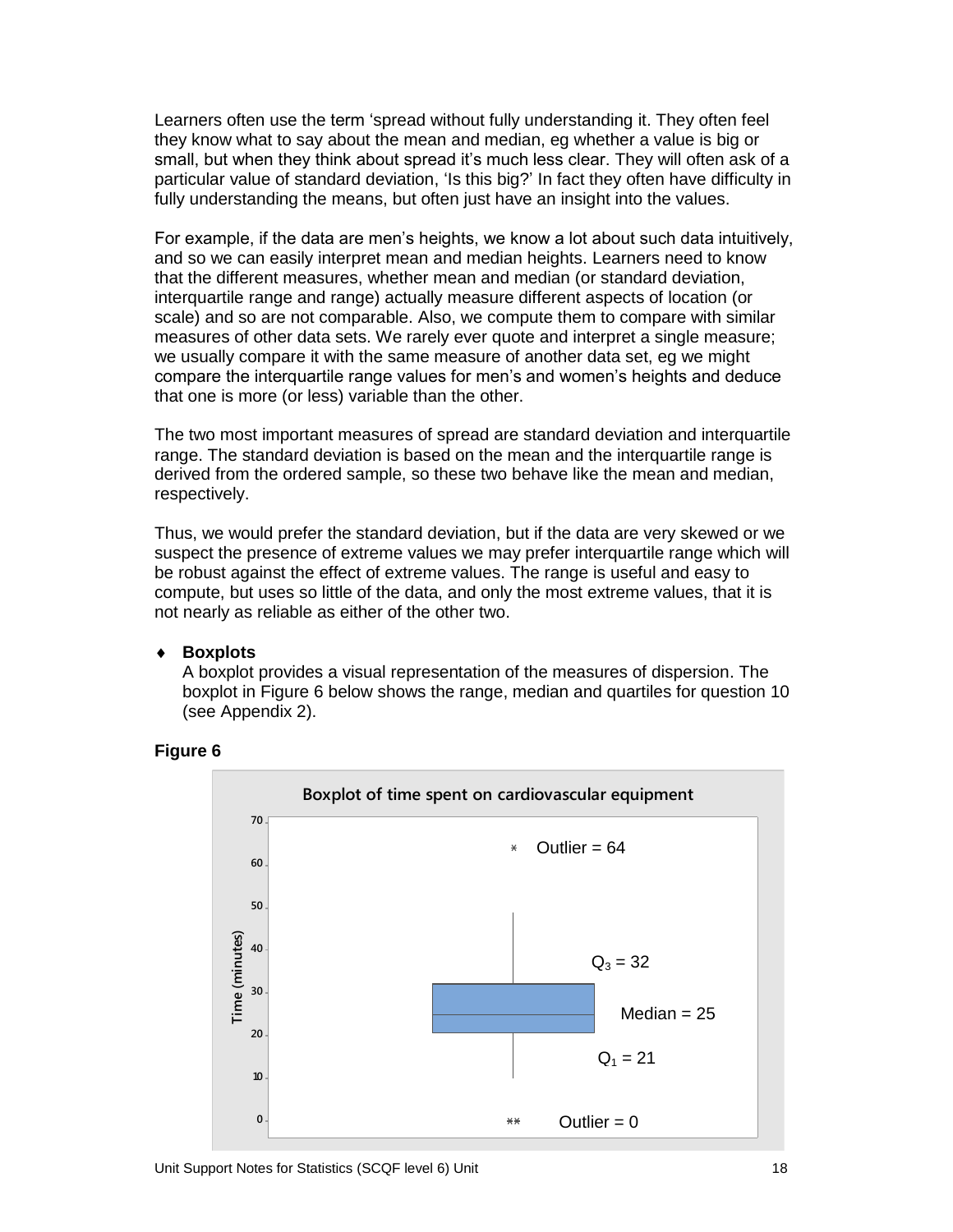#### **Outliers**

An example of an outlier can be seen in the data set in Appendix 2, in answer to the question (Q 10): 'During your last visit to the Club, how long did you spend on cardiovascular equipment?' Member number 41 answered 64 minutes. This can be seen more clearly in the boxplot shown in Figure 6 above.

There are several different tests to indicate that a value is a possible outlier. Minitab software identifies outliers on boxplots by labelling observations that are at least 1⋅5 times the interquartile range  $(Q_3 - Q_1)$  from the edge of the box. Dixon's test is another means of identifying outliers.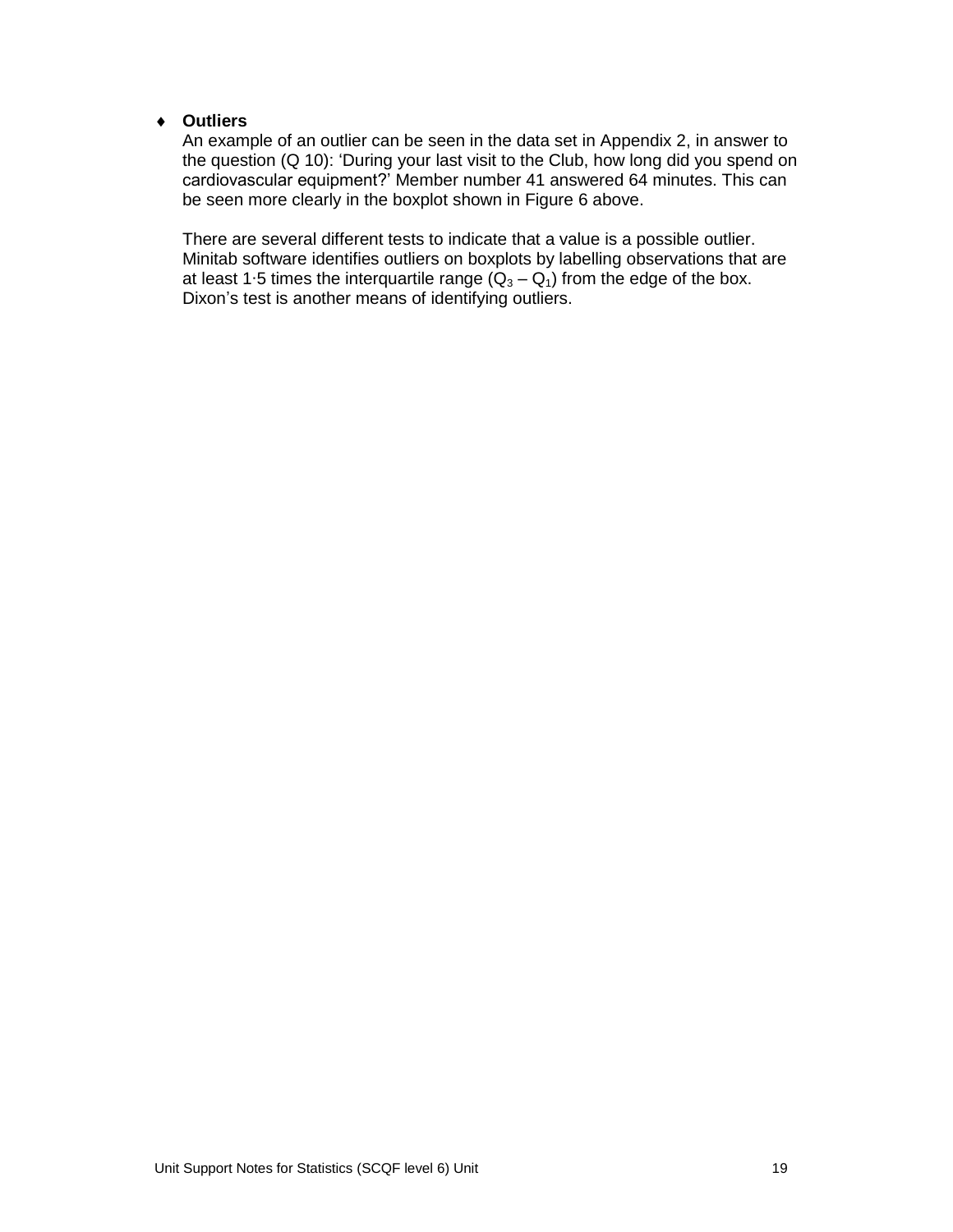#### **Outcome 2**

The following Outcome 2 exemplar material illustrates what information should be extracted from the software output when undertaking correlation and regression and hypothesis testing analyses.

#### **Correlation and regression analysis**

(with permission from Dr. David Young, Senior Lecturer, Strathclyde University)

The correlation coefficient should always be interpreted with care since there may be no direct connection between two highly correlated variables.

For example, the price of clothing increasing over the last 10 years and growth in mobile phone use would be positive (since both have increased over this period of time). However, there is clearly no causal relationship between these two variables — the increase in clothing prices is not causing the increase in mobile phone usage.

This may appear to be a rather exaggerated example but it is a common mistake in research to make claims about causal relationships between variables based on high correlation values.

Returning to the Health Club data set, a scatter plot can be used to show a relationship between two variables. In Figure 7 the variables are Age and Time spent on weights machines.

The scatter plot in Figure 7 would suggest a weak negative relationship between Age and Time spent on weights machines, ie as age increases the time spent on using weights machines decreases.

#### **Figure 7**

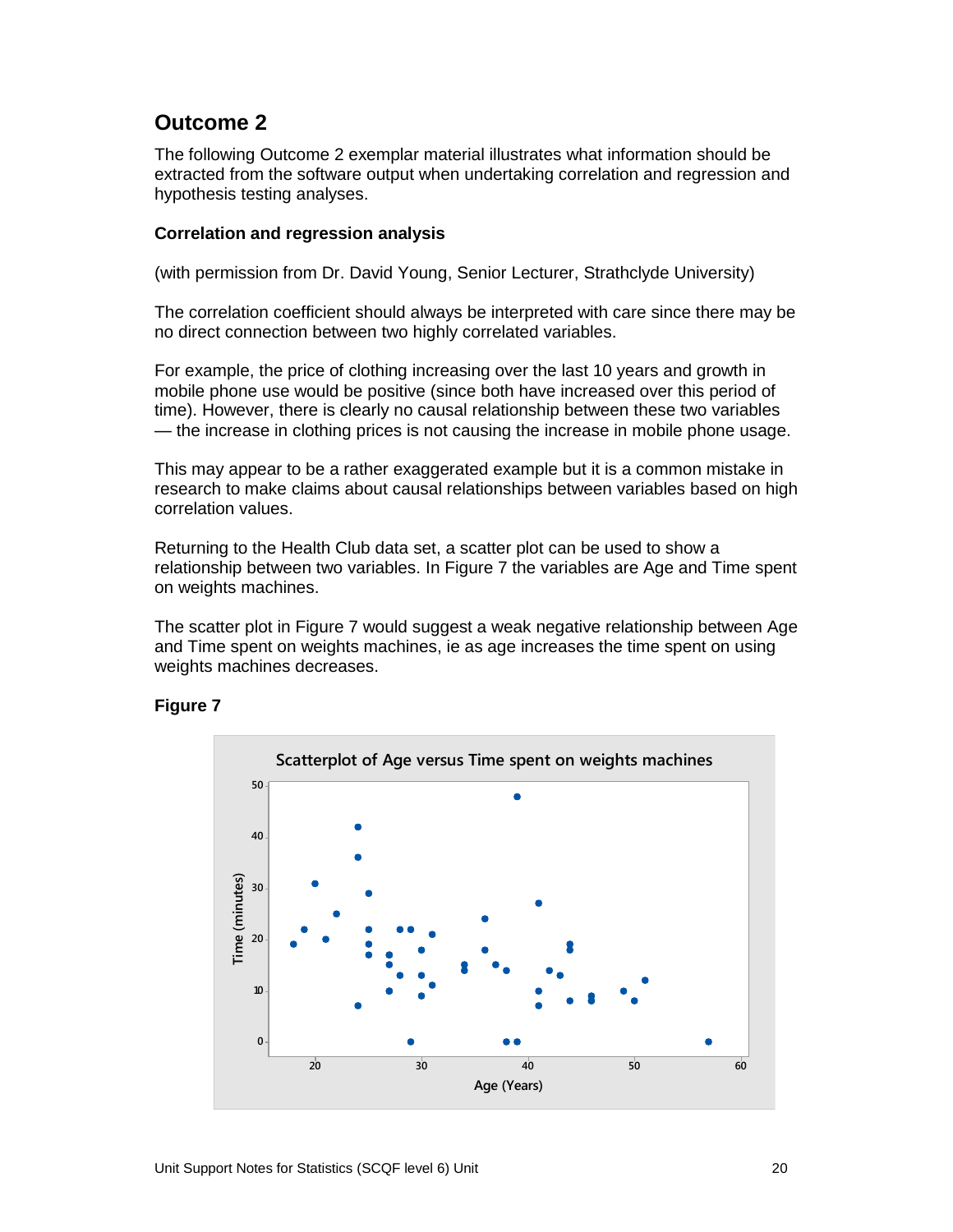A fitted line can then be added to the scatterplot as shown in Figure 8. This line may then be used to predict future values. However, in this example we will investigate the strength of the linear relationship between the variables before using the line for prediction.



#### **Figure 8**

To further explore this relationship, a Pearson's correlation coefficient value can be calculated as shown below.

The Pearson correlation coefficient of age and time spent on weights machines =  $-0.423$ .  $P$ -value = 0 $·$ 002.

The value -0∙423 suggests a weak relationship or correlation.

If we square this number a coefficient of determination is obtained: 0∙179. If we multiply this number by 100 this gives a percentage of 17.9%.

This means that 17.9% of the variation in the use of weights machines is accounted for by this linear relationship with age. This means that the actual data are scattered widely about the fitted line, ie some are close and some are far away from it.

Therefore, if the fitted line was used to predict further answers then we could not be sure they would be close to the actual values. In other words our confidence intervals for such predictions would be very wide.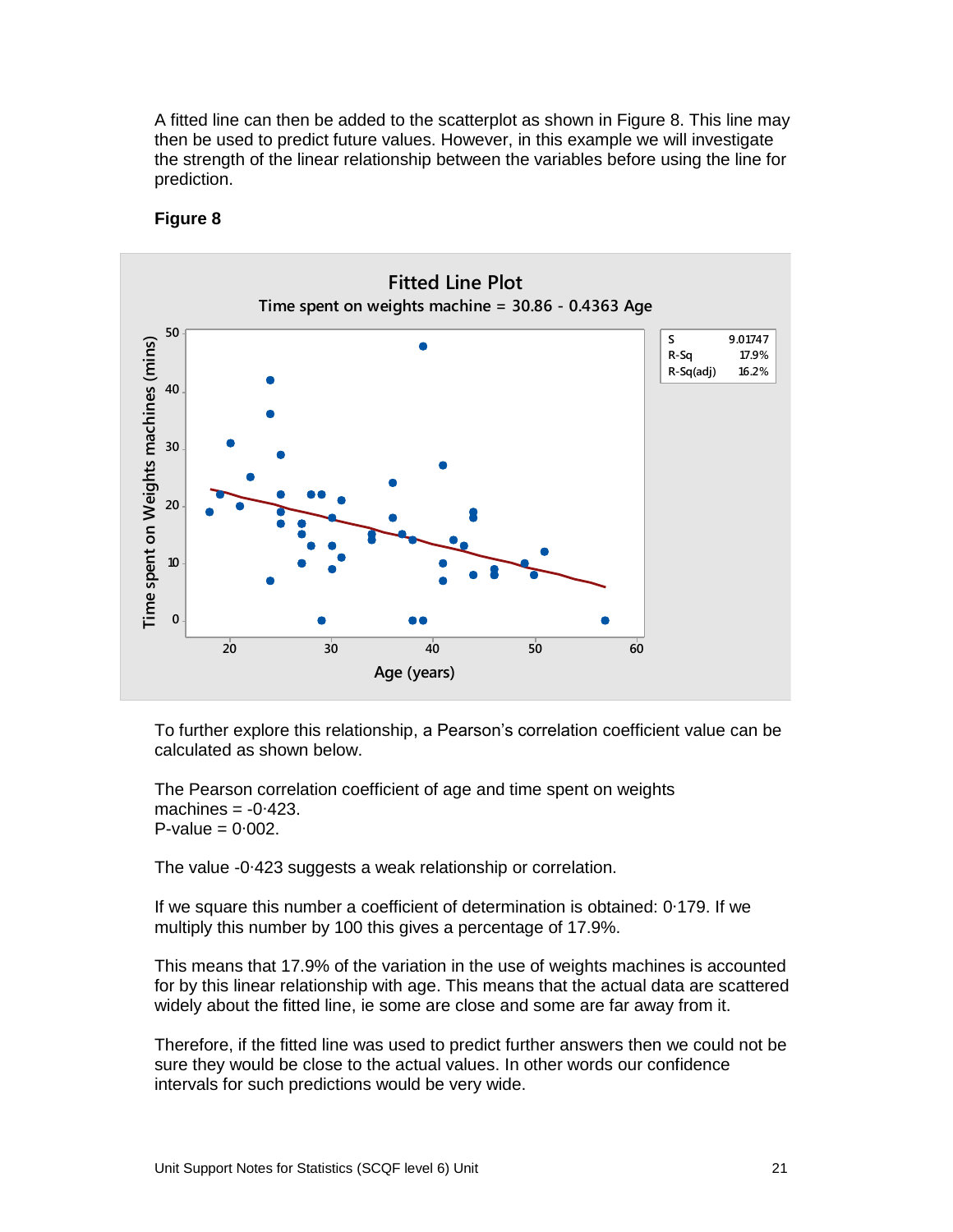#### **Outcome 2**

#### **Set up and test a hypothesis**

A researcher may have a question regarding their field of study, such as, 'is there a significant difference in blood pressure between male and female patients?' or 'does the use of a partricular fertiliser improve crop yield?'

Other examples could be: a crime reduction initiative claiming that: 'more police officers on the beat improve crime rates in the area' or 'can a person's level of income can be used to predict who they will vote for in an election?'.

Statistical analysis considers the probability of an event being due to chance. For example, what is the chance that a third child in a family will be female if the first two were male? It is usually not possible to be 100% certain of an event or outcome but mathematically it is possible to say how likely it is to occur. This forms the basis for statistical testing or hypothesis testing.

An hypothesis test begins by posing the question 'is the observed numerical difference (ie based on sample data) evidence of a real difference (in the underlying populations) or simply a result of the random variation in the population values?'

**Example** (with permission from Dr. David Young (Senior Lecturer, Strathclyde University)

A study was conducted to compare the effect of two different painkillers on blood glucose levels. Fifteen subjects were given painkiller A, and twelve were given painkiller B, and their blood glucose levels were recorded in mg/kg as shown in the table below. The objective of the study is to determine if the mean blood glucose levels are higher with one painkiller than the other.

| А            | в            |
|--------------|--------------|
| Painkiller A | Painkiller B |
| 40           | 48           |
| 47           | 60           |
| 48           | 64           |
| 51           | 73           |
| 54           | 76           |
| 58           | 79           |
| 64           | 80           |
| 64           | 84           |
| 65           | 91           |
| 67           | 93           |
| 67           | $\ast$       |
| 72           | *            |
| 78           | 103          |
| 87           | *            |
| 104          | 112          |
|              |              |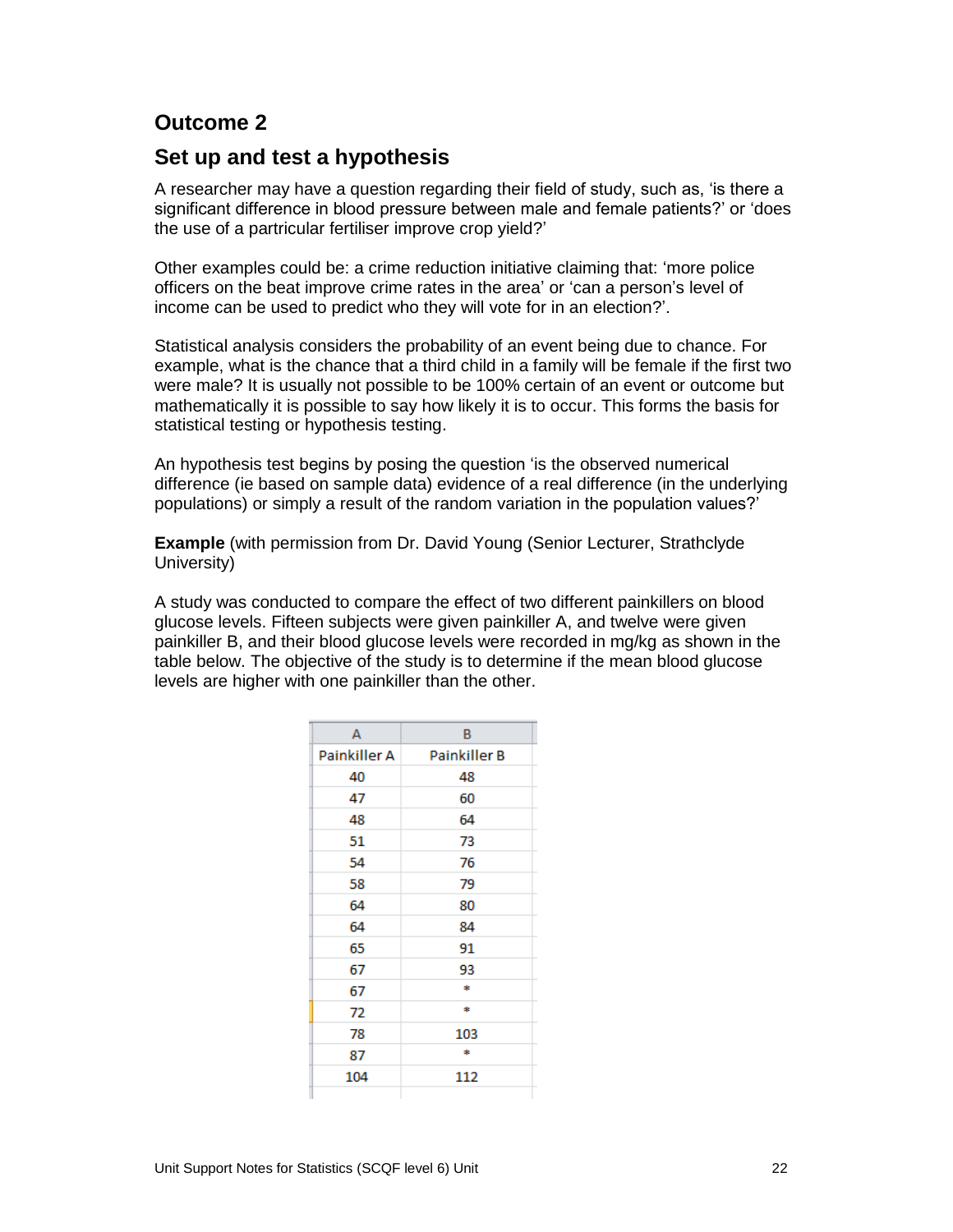| <b>Null hypothesis:</b>        | there is no difference in the mean blood glucose levels<br>achieved by the two painkiller groups   |
|--------------------------------|----------------------------------------------------------------------------------------------------|
| <b>Alternative hypothesis:</b> | there is some difference in the mean blood glucose<br>levels achieved by the two painkiller groups |

The summary statistics for the blood glucose levels in these two groups is shown below:

#### **Descriptive Statistics: Painkiller A, Painkiller B**

| Variable      N N* Mean SE Mean StDev Minimum     01 Median     03 Maximum |  |  |  |  |  |
|----------------------------------------------------------------------------|--|--|--|--|--|
| Painkiller A 15 0 64.40 4.27 16.54 40.00 51.00 64.00 72.00 104.00          |  |  |  |  |  |
| Painkiller B 12 3 80.25 5.23 18.10 48.00 66.25 79.50 92.50 112.00          |  |  |  |  |  |

Assuming that the data are normally distributed, which is obviously not violated by the mean/median proximity in the table above and the histograms shown below, we can perform a t-test.



From the summary statistics table it would appear that the average blood glucose levels in patients given painkiller A (64 4mg/kg) is lower than in those given painkiller B (80 · 25mg/kg).

On average therefore, patients given painkiller B have blood glucose levels that are 15 85mg/kg higher than those given in painkiller A.

The hypothesis test will estimate the probability of this happening purely by chance. More specifically, under the null hypothesis (ie that the glucose level in both groups is not different), the hypothesis test estimates the probability that a difference of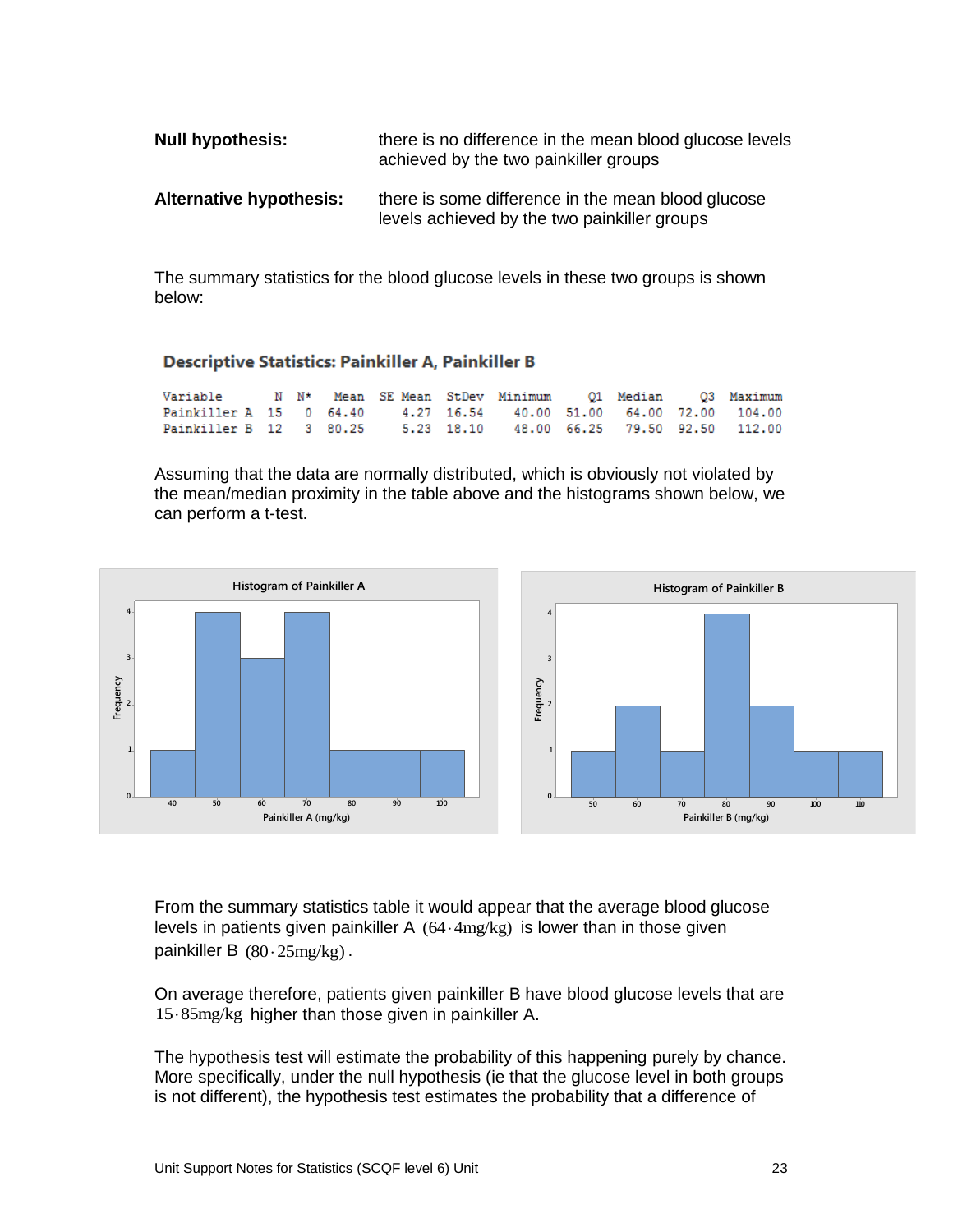$15.85$ mg/kg would occur in a sample of this size purely by chance (ie simply due to random variability).

Obviously if the probability of such a difference happening by chance is very small, it would be unlikely to happen if the null hypothesis were true. The conclusion would then be that there is a significant difference between the two painkillers.

The appropriate test to perform in order to examine differences in mean values between two groups of normally distributed data is known as **a two-sample t-test.**

The computer output below show the results generated from performing this test:

```
IS AStragky would occur in a sample of this size purely by chance (ie simply due to chancing the probability of such a difference happening by chance is very small, \alphaChoviosly if the probability of such a difference ha
```
The  $p$ -value is the first entry to consider. The  $p$ -value is the probability of getting data as extreme as those actually observed in the experiment if the null hypothesis were true.

The lower the *p* -value, the more evidence there is against the null hypothesis.

The conventional cut-off for significance is 5%. Therfore, if the *p* -value is 5% or less, there would be evidence to suggest that the null hypothesis is false and that the study hypothesis of interest (ie the alternative hypothesis) is true.

From the two sample t-test output above, it can be seen that the  $p$ -value is  $0.028$ .

This means that the probability of getting a difference of  $15.85$ mg/kg in mean blood glucose levels between the two groups by chance is  $0.028$  or  $2.8\%$ .

Since this probability is less than 5% it is unlikely that it would happen by chance. Since it would be unlikely to happen by chance, the difference must therefore be due to the different effects of the painkillers.

We can conclude that the mean blood glucose levels for painkiller A is significantly lower than it is for painkiller B at the 5% level.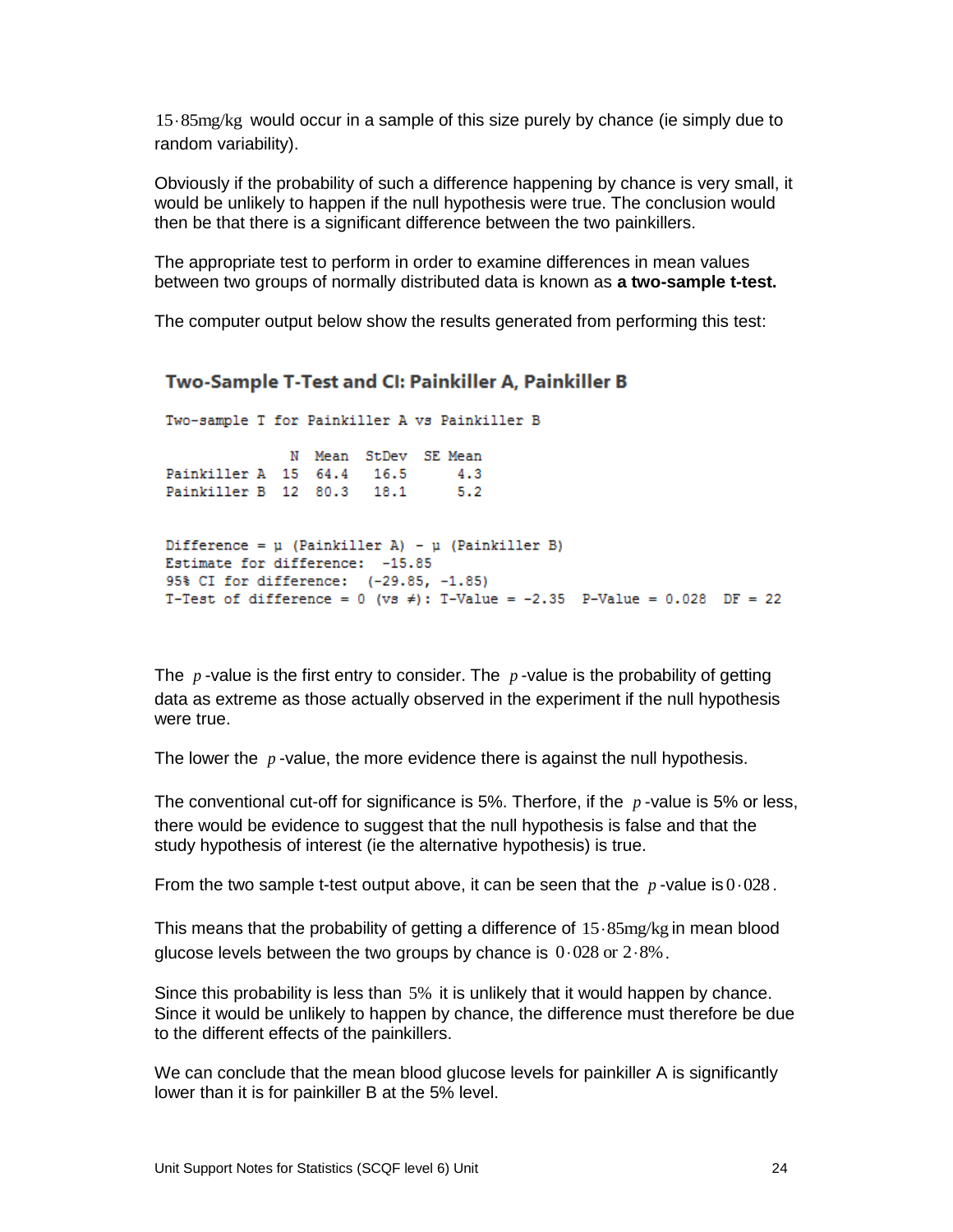Note that it is possible to make this claim only if there are no other differences between the groups. It is therefore important that at the start of the study the subjects are allocated randomly into two groups. If they are not then the observed differences between the two groups may be due to another factor. For example, if the average age in one group is higher than the other, age may be the factor that influences the blood glucose levels rather than the painkiller.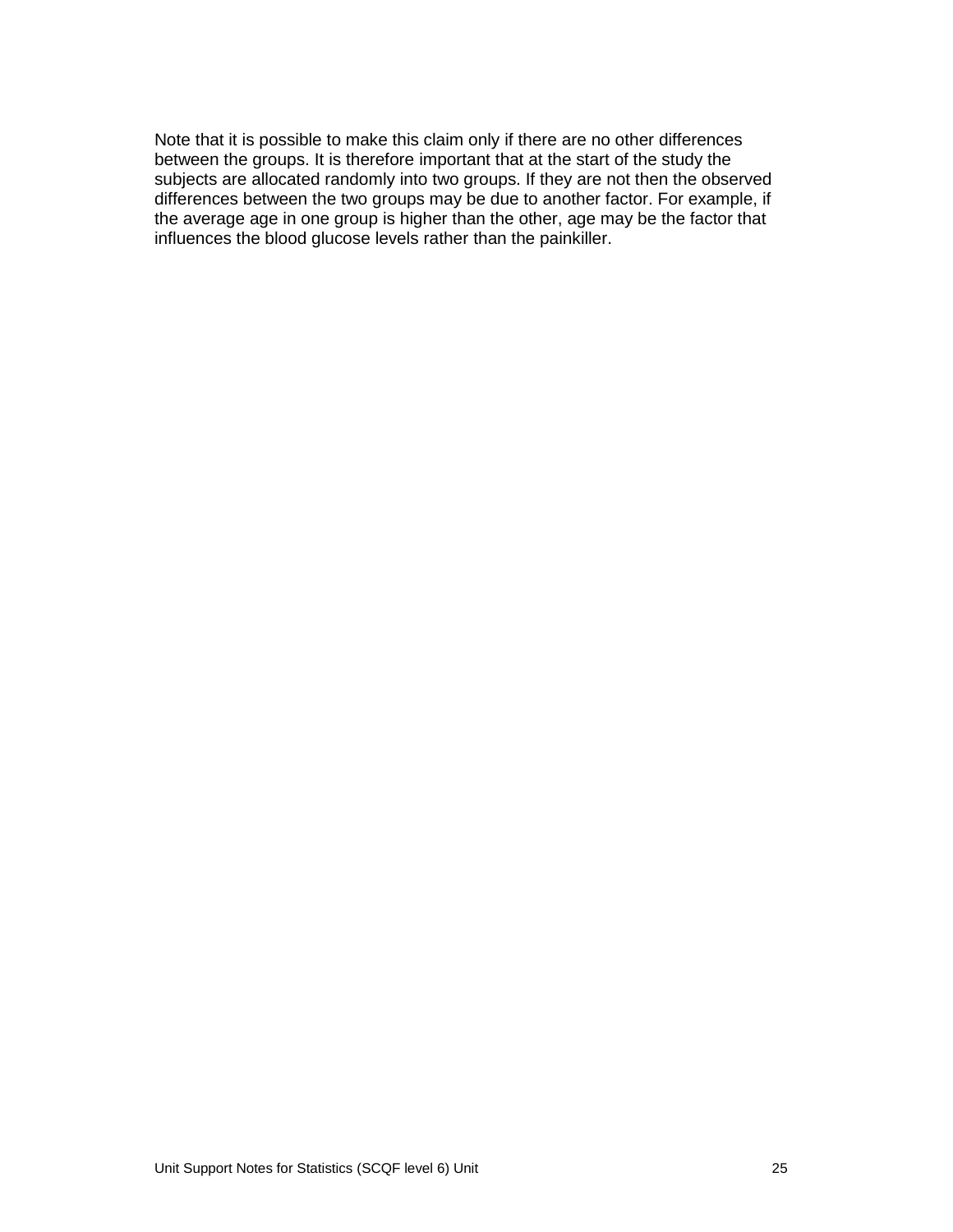### <span id="page-27-0"></span>**Approaches to assessment and gathering evidence**

The purpose of this section is to give advice and guidance on approaches to integrating assessment within this Unit.

The Statistics Unit can be assessed in a variety of ways and could include, for example:

- elements of practical assignments such as a project or investigation
- specific assessment tasks or activities
- $\bullet$  discrete tests or question papers

The following table gives some examples of how these approaches could be used within the Unit to provide a varied and integrated assessment experience. This approach aims to make the assessment more coherent and meaningful for learners. Please note that these approaches are not exhaustive and other possibilities also exist.

| <b>Approach to</b>             | <b>Outcome</b> | <b>Examples of approaches to assessment</b>                                                                                                                                                                                                                                                                                                                                                                                                                                                                |
|--------------------------------|----------------|------------------------------------------------------------------------------------------------------------------------------------------------------------------------------------------------------------------------------------------------------------------------------------------------------------------------------------------------------------------------------------------------------------------------------------------------------------------------------------------------------------|
| assessment                     |                |                                                                                                                                                                                                                                                                                                                                                                                                                                                                                                            |
| Assessment<br>tasks/activities | Outcome 1      | For Outcome 1, learners could be asked to<br>analyse a set of data using a variety of techniques,<br>to answer questions from non-statistical users, and<br>to present the analysis and conclusions in verbal<br>or written form. Learners will be expected to use a<br>variety of graphical displays, such as, boxplots,<br>scattergraphs, stem and leaf diagrams and<br>histograms. Learners should be able to interpret<br>and comment upon the wide variety of ways of<br>displaying statistical data. |
|                                | Outcome 2      | For Outcome 2, learners will undertake correlation<br>and regression analysis, and a data analysis.<br>Learners will be expected to upload a data set<br>onto software for analysis and comment.                                                                                                                                                                                                                                                                                                           |

It would normally be expected that considerable learning and teaching would have taken place prior to the collection of evidence for assessment purposes.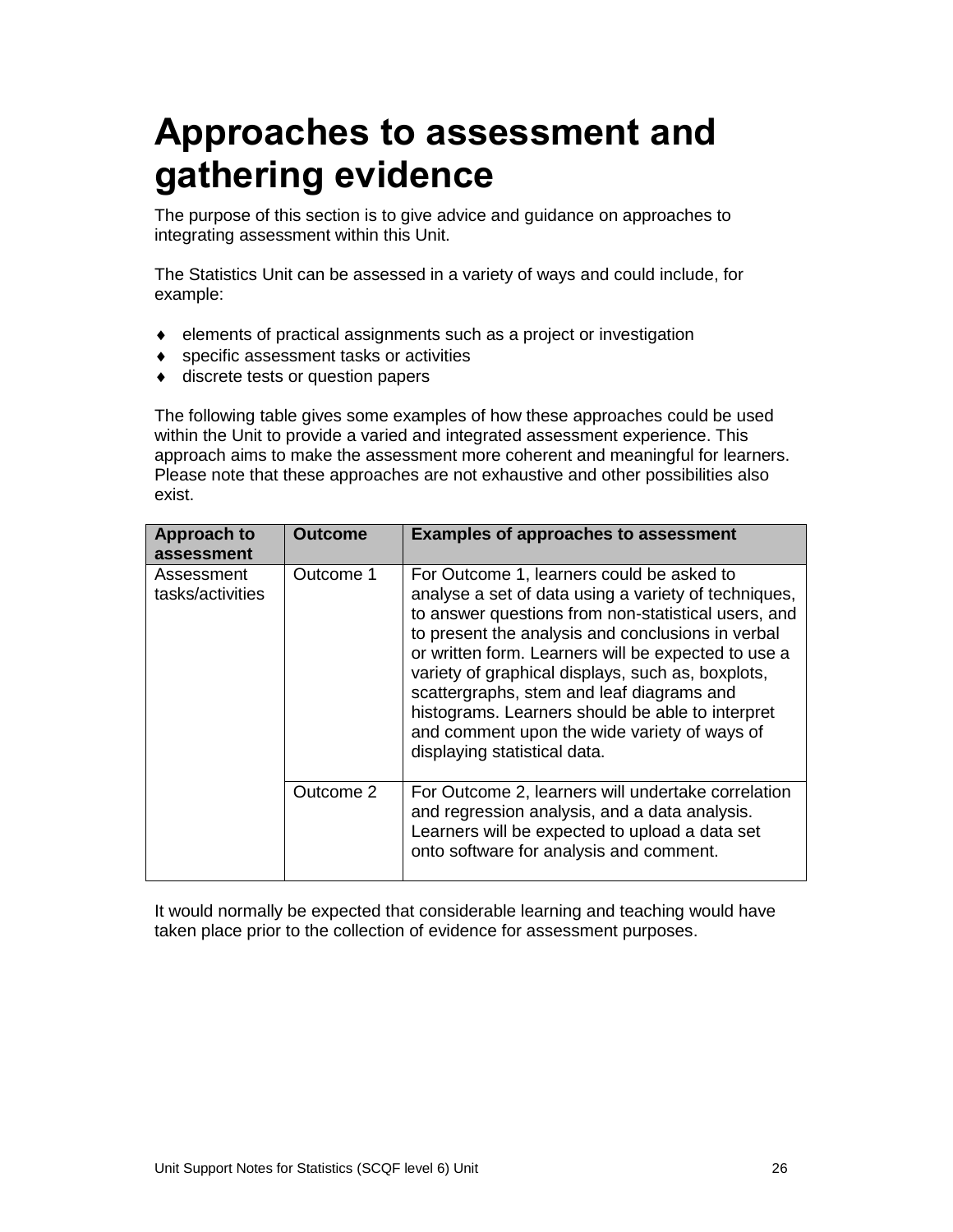# <span id="page-28-0"></span>**Equality and inclusion**

It is important that where possible, inclusive approaches to learning and assessment encourage personalisation and choice for learners. The additional support needs of learners should also be taken into account when planning learning experiences and when considering any reasonable adjustments that may be required.

Any additional support provided to learners to help them access assessment tasks should maintain the integrity of the Outcomes and Assessment Standards.

Examples of support which may be appropriate for this Unit are as follows:

- practical helpers under direct learner instruction could assist with practical activities
- ◆ adapted equipment
- ◆ the use of a calculator or similar aid
- ◆ ICT and other assistive technologies

Other types of support are also possible and would be determined by the teacher/lecturer in response to the specific needs of the learner.

It is recognised that centres have their own duties under equality and other legislation and policy initiatives. The guidance given in these *Unit Support Notes* is designed to sit alongside these duties but is specific to the delivery and assessment of the Unit.

Alternative approaches to Unit assessment to take account of the specific needs of learners can be used. However, the centre must be satisfied that the integrity of the assessment is maintained and that the alternative approach to assessment will, in fact, generate the necessary evidence of achievement.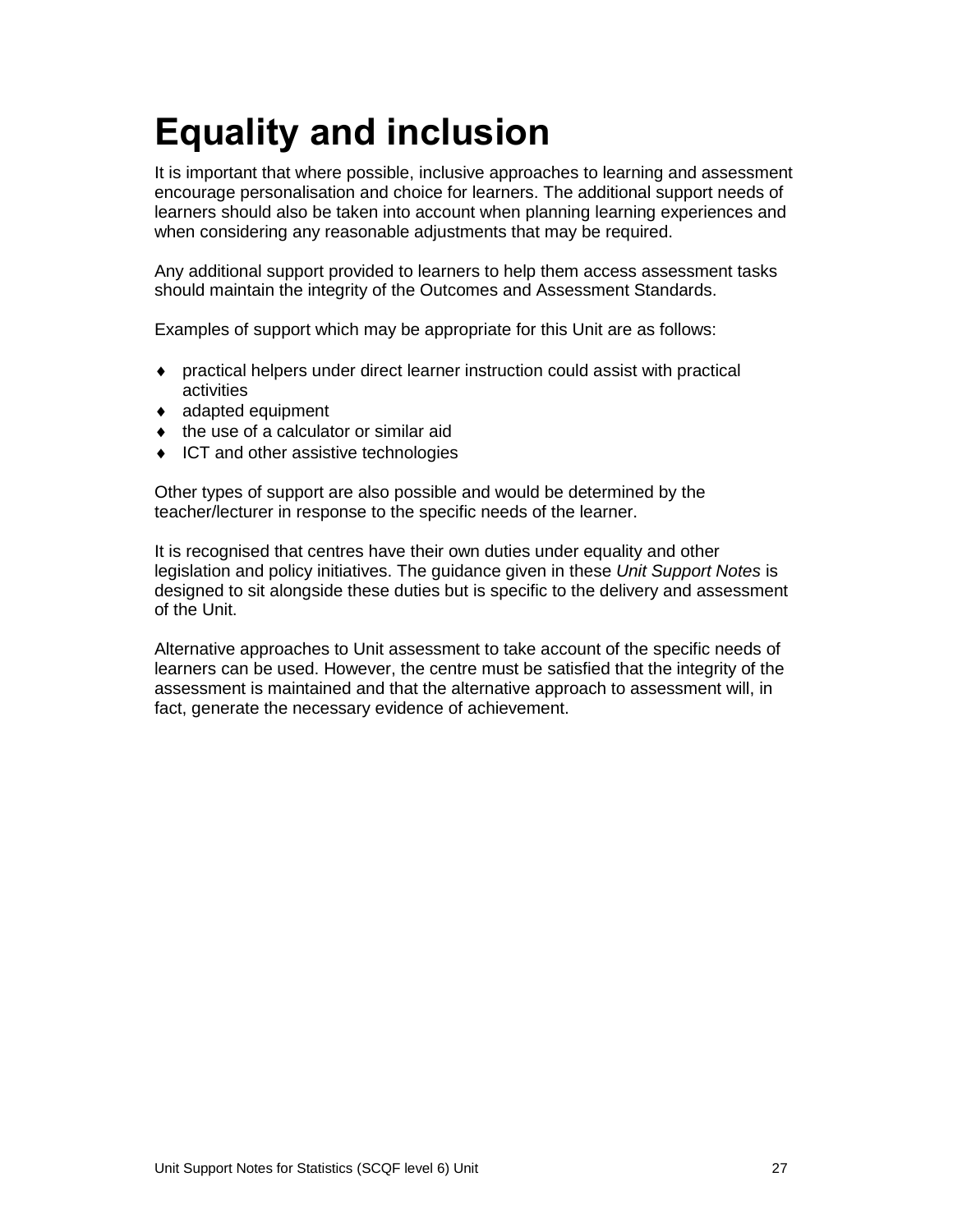## <span id="page-29-0"></span>**Appendix 1: Reference documents**

The following reference documents will provide useful information and background.

- Assessment Arrangements (for disabled learners and/or those with additional support needs) — various publications on SQA's website: <http://www.sqa.org.uk/sqa/14976.html>
- *[Building the Curriculum 4: Skills for learning, skills for life and skills for work](http://www.ltscotland.org.uk/buildingyourcurriculum/policycontext/btc/btc4.asp)*
- *[Building the Curriculum 5: A framework for assessment](http://www.ltscotland.org.uk/buildingyourcurriculum/policycontext/btc/btc5.asp)*
- ◆ **[Design Principles for National Courses](http://www.sqa.org.uk/sqa/68410.5165.html)**
- *[Guide to Assessment](http://www.sqa.org.uk/files_ccc/25GuideToAssessment.pdf)* (June 2008)
- *Principles and practice papers for curriculum areas*
- *Research Report 4 — Less is More: Good Practice in Reducing Assessment Time*
- *Coursework Authenticity — a Guide for Teachers and Lecturers*
- *[SCQF Handbook: User Guide](http://www.scqf.org.uk/Resources) (published 2009)* and SCQF level descriptors [www.sqa.org.uk/sqa/4595.html](http://www.sqa.org.uk/sqa/4595.html)
- *[SQA Skills Framework: Skills for Learning, Skills](http://www.sqa.org.uk/sqa/63101.html) for Life and Skills for Work*
- ◆ SQA Guidelines on e-assessment for schools
- SQA Guidelines on online assessment for further education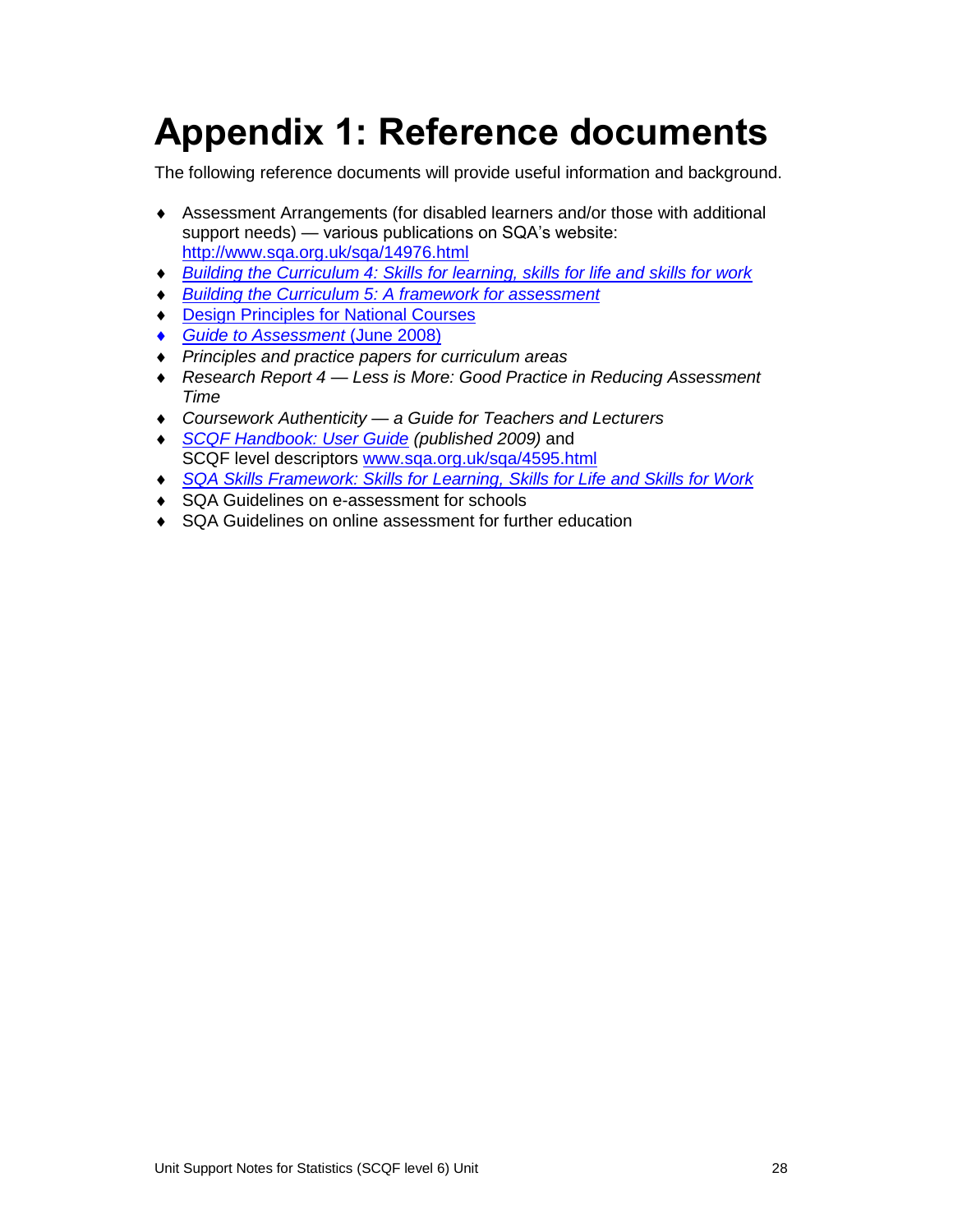### <span id="page-30-0"></span>**Appendix 2: Extract from Health Club dataset**

|                          | <b>Questions</b> |                |                |                |                |             |                |                |  |  |
|--------------------------|------------------|----------------|----------------|----------------|----------------|-------------|----------------|----------------|--|--|
| Membership No.           | $\mathbf{1}$     | $\overline{2}$ | 3              | 4              | 5              | 10          | 11             | 12             |  |  |
| 1                        | $\mathbf{1}$     | 21             | $\overline{2}$ | $\mathbf{1}$   | $\mathbf{1}$   | 33          | 20             | 5              |  |  |
| $\overline{2}$           | $\overline{2}$   | 44             | $\mathbf{1}$   | 3              | $\mathbf{1}$   | 10          | 18             | 10             |  |  |
| $\overline{3}$           | $\overline{2}$   | 19             | 3              | $\mathbf{1}$   | $\overline{2}$ | 27          | 22             | 12             |  |  |
| $\overline{\mathcal{A}}$ | $\overline{2}$   | 27             | 3              | $\overline{c}$ | $\mathbf{1}$   | 30          | 17             | 3              |  |  |
| 5                        | 1                | 57             | $\overline{2}$ | $\mathbf{1}$   | $\overline{3}$ | 22          | 0              | 15             |  |  |
| $\,6$                    | $\overline{2}$   | 27             | 3              | $\mathbf 1$    | $\mathbf{1}$   | 34          | 17             | $\mathbf 0$    |  |  |
| $\overline{7}$           | $\mathbf{1}$     | 39             | 5              | $\overline{c}$ | $\mathbf{1}$   | 17          | 48             | 10             |  |  |
| 8                        | $\overline{2}$   | 36             | 3              | $\mathbf{1}$   | $\overline{2}$ | 25          | 18             | $\overline{7}$ |  |  |
| $\boldsymbol{9}$         | $\mathbf{1}$     | 37             | $\overline{2}$ | $\mathbf{1}$   | $\mathbf{1}$   | 34          | 15             | 0              |  |  |
| 10                       | $\overline{2}$   | 51             | $\overline{2}$ | $\overline{2}$ | $\overline{2}$ | 16          | 12             | 11             |  |  |
| 11                       | $\mathbf 1$      | 24             | 5              | $\overline{c}$ | $\mathbf{1}$   | $\mathbf 0$ | 42             | 16             |  |  |
| 12                       | $\overline{2}$   | 29             | $\overline{2}$ | $\mathbf{1}$   | $\overline{2}$ | 34          | 22             | 12             |  |  |
| 13                       | $\mathbf{1}$     | 20             | 5              | $\mathbf{1}$   | $\mathbf{1}$   | 22          | 31             | $\overline{7}$ |  |  |
| 14                       | $\overline{2}$   | 22             | $\overline{2}$ | $\mathbf{1}$   | 3              | 37          | 25             | 12             |  |  |
| 15                       | $\overline{2}$   | 46             | 3              | $\mathbf{1}$   | $\mathbf{1}$   | 26          | 9              | $\overline{4}$ |  |  |
| 16                       | $\overline{c}$   | 41             | $\mathfrak{S}$ | $\mathbf{1}$   | $\overline{2}$ | 22          | $\overline{7}$ | 10             |  |  |
| 17                       | $\mathbf{1}$     | 25             | 5              | $\mathbf{1}$   | $\mathbf{1}$   | 21          | 29             | $\overline{4}$ |  |  |
| 18                       | $\overline{2}$   | 46             | 3              | $\mathbf{1}$   | $\overline{2}$ | 18          | 8              | 11             |  |  |
| 19                       | $\mathbf{1}$     | 30             | 3              | $\mathbf{1}$   | $\mathbf{1}$   | 23          | 18             | 6              |  |  |
| 20                       | $\mathbf 1$      | 25             | 5              | $\overline{c}$ | $\mathbf{1}$   | 23          | 19             | 0              |  |  |
| 21                       | $\overline{2}$   | 24             | $\overline{2}$ | $\mathbf{1}$   | $\mathbf{1}$   | 20          | $\overline{7}$ | 6              |  |  |
| 22                       | $\overline{2}$   | 39             | $\mathbf{1}$   | $\overline{2}$ | 3              | 17          | $\pmb{0}$      | 9              |  |  |
| 23                       | $\mathbf{1}$     | 44             | $\mathfrak{S}$ | $\mathbf{1}$   | $\mathbf{1}$   | 22          | 8              | 5              |  |  |
| 24                       | $\mathbf{1}$     | 49             | 4              | $\overline{2}$ | $\overline{2}$ | 15          | 10             | $\overline{4}$ |  |  |
| 25                       | $\overline{2}$   | 18             | 3              | $\mathbf{1}$   | $\overline{2}$ | 18          | 19             | 10             |  |  |
| 26                       | $\mathbf{1}$     | 41             | $\mathfrak{S}$ | $\mathbf{1}$   | $\mathbf{1}$   | 34          | 10             | 4              |  |  |
| 27                       | $\overline{2}$   | 38             | $\overline{2}$ | $\mathbf{1}$   | $\overline{2}$ | 24          | 14             | 10             |  |  |
| 28                       | 1                | 25             | $\overline{2}$ | $\mathbf{1}$   | 1              | 48          | 22             | $\overline{7}$ |  |  |
| 29                       | $\mathbf 1$      | 41             | 5              | $\overline{c}$ | $\mathbf 1$    | 17          | 27             | $\mathbf 0$    |  |  |
| 30                       | $\overline{2}$   | 30             | 3              | $\mathbf{1}$   | $\mathbf 1$    | 32          | 13             | 10             |  |  |
| 31                       | $\overline{2}$   | 29             | 3              | $\mathbf{1}$   | 3              | 31          | 0              | $\overline{7}$ |  |  |
| 32                       | $\overline{2}$   | 42             | $\mathbf{1}$   | $\overline{c}$ | $\overline{2}$ | 17          | 14             | 6              |  |  |
| 33                       | 1                | 31             | $\overline{2}$ | $\mathbf{1}$   | $\mathbf{1}$   | 49          | 21             | $\overline{2}$ |  |  |
| 34                       | $\overline{2}$   | 25             | 3              | $\mathbf{1}$   | $\mathbf{1}$   | 30          | 17             | 15             |  |  |
| 35                       | 1                | 46             | 3              | $\mathbf{1}$   | 1              | 32          | 8              | 5              |  |  |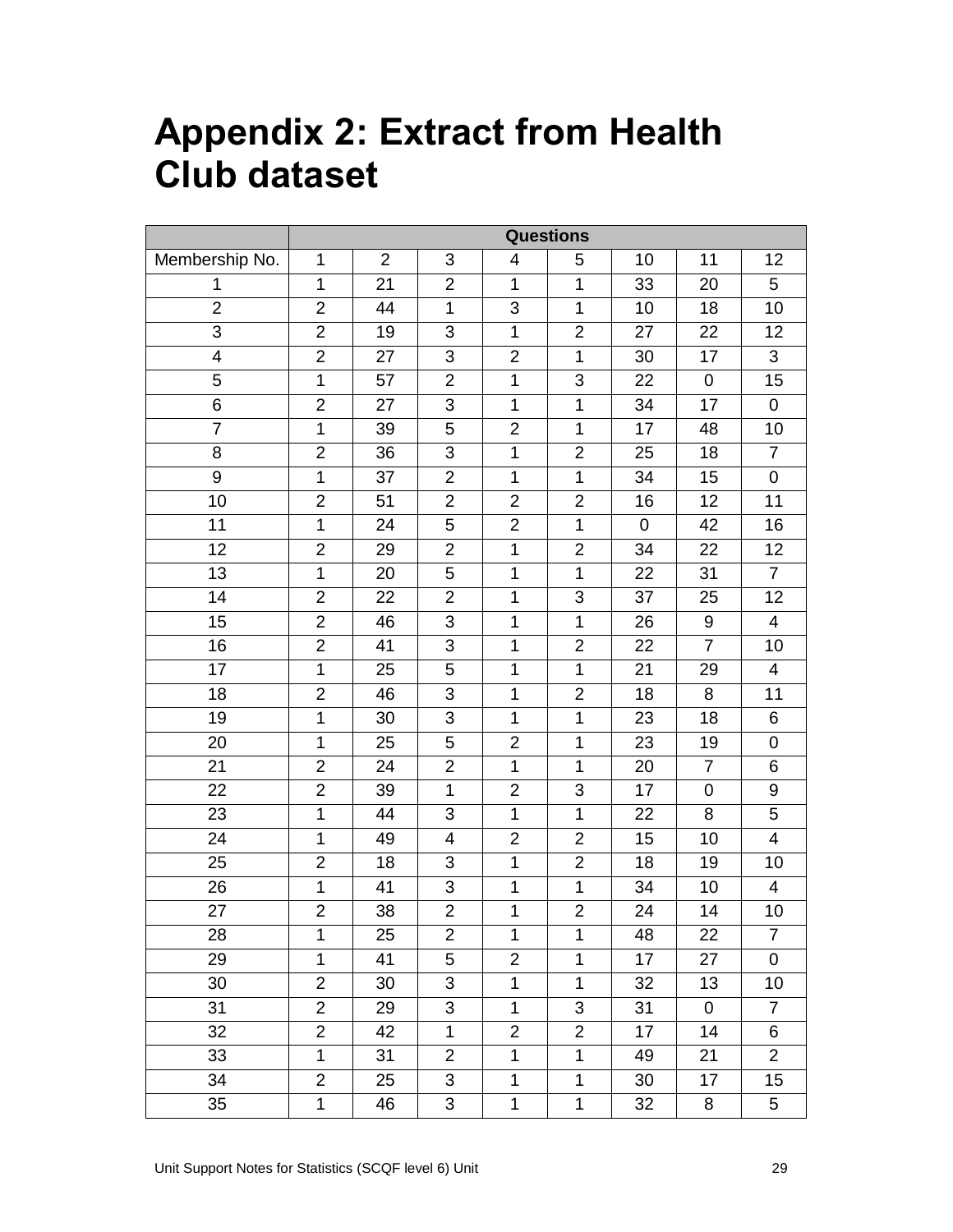| 36 | 1              | 24 | 5              | $\overline{2}$ | 1              | 0  | 36 | 11             |
|----|----------------|----|----------------|----------------|----------------|----|----|----------------|
| 37 | $\overline{2}$ | 34 | 3              | 1              | 1              | 27 | 14 | 12             |
| 38 | $\overline{2}$ | 50 | $\overline{2}$ | 1              | $\overline{2}$ | 28 | 8  | 6              |
| 39 | 1              | 28 | 5              | 1              | 1              | 26 | 22 | 8              |
| 40 | $\overline{2}$ | 30 | 3              | 1              | 1              | 21 | 9  | 12             |
| 41 | 1              | 27 | 2              | 1              | 1              | 64 | 15 | 8              |
| 42 | $\overline{2}$ | 27 | $\overline{2}$ | 4              | $\overline{2}$ | 22 | 10 | $\overline{7}$ |
| 43 | 1              | 36 | 5              | $\mathbf{1}$   | 1              | 21 | 24 | $\overline{0}$ |
| 44 | $\overline{2}$ | 43 | 3              | 1              | 1              | 25 | 13 | 8              |
| 45 | $\mathbf{1}$   | 34 | 2              | 1              | $\mathbf{1}$   | 45 | 15 | 6              |
| 46 | $\overline{2}$ | 27 | 3              | 1              | $\mathbf{1}$   | 33 | 10 | 9              |
| 47 | $\overline{2}$ | 38 | 2              | 1              | 3              | 23 | 0  | 16             |
| 48 | 1              | 28 | $\overline{2}$ | 1              | $\mathbf{1}$   | 38 | 13 | 5              |
| 49 | 1              | 44 | 5              | 4              | 1              | 27 | 19 | $\overline{7}$ |
| 50 | $\overline{2}$ | 31 | 3              | $\mathbf{1}$   | 2              | 32 | 11 | 5              |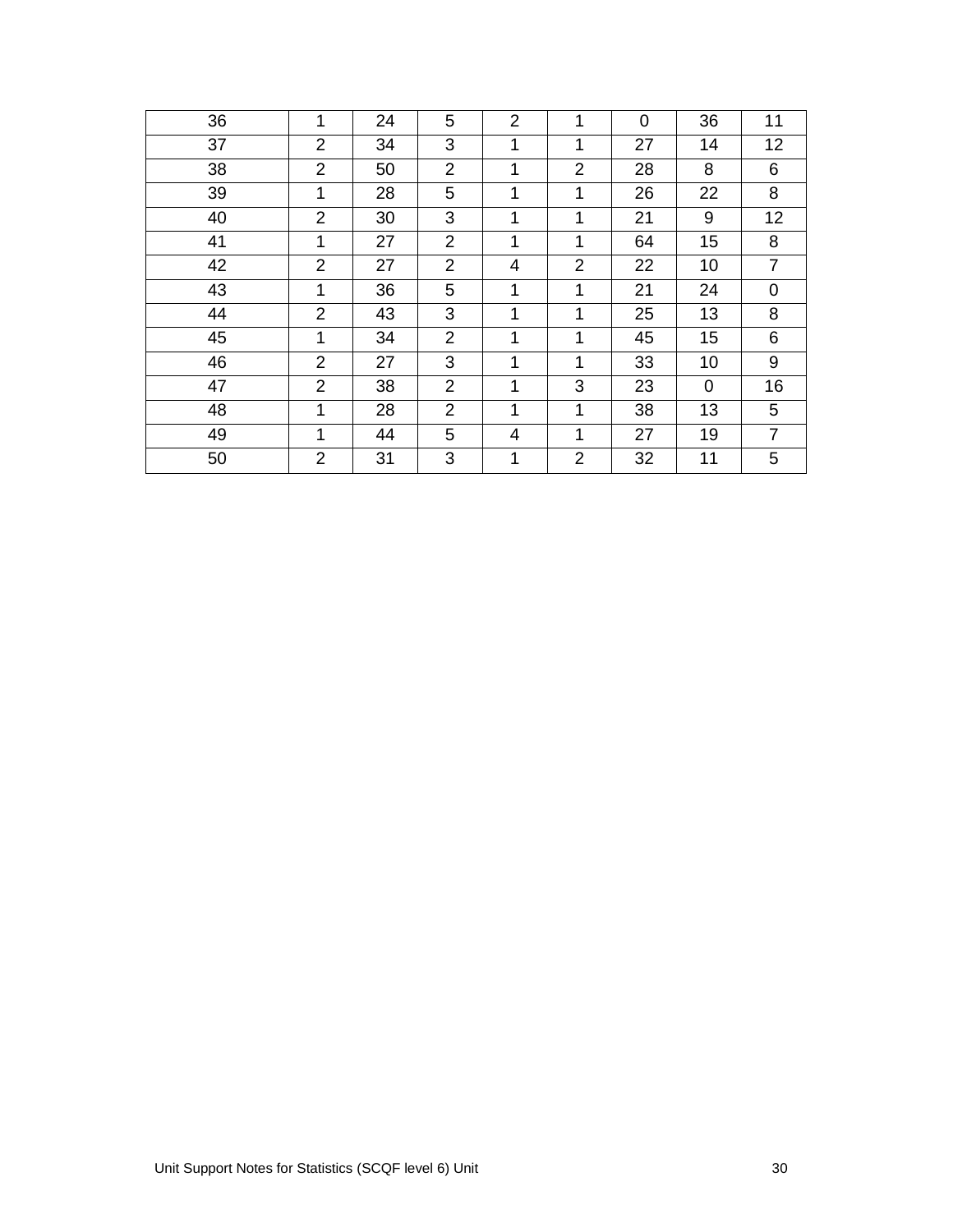- Q1 Are you male or female? 1 male, 2 female.
- Q2 How old are you?
- Q3 Which of the following best describes your main reason for going to the Health Club?
	- 1. Relaxation
	- 2. Improve Fitness
	- 3. Lose weight
	- 4. Meet other people
	- 5. Build strength
- Q 4 When you attend the Club, how often do you use cardiovascular equipment?
	- 1. Always
	- 2. Usually
	- 3. Rarely
	- 4. Never
- Q 5 When you attend the Club, how often do you use the weights machines?
	- 1. Always
	- 2. Usually
	- 3. Rarely
	- 4. Never
- Q10 During your last visit to the Club, how many minutes did you spend on the cardiovascular equipment?
- Q11 During your last visit to the Club, how many minutes did you spend on the weights machines?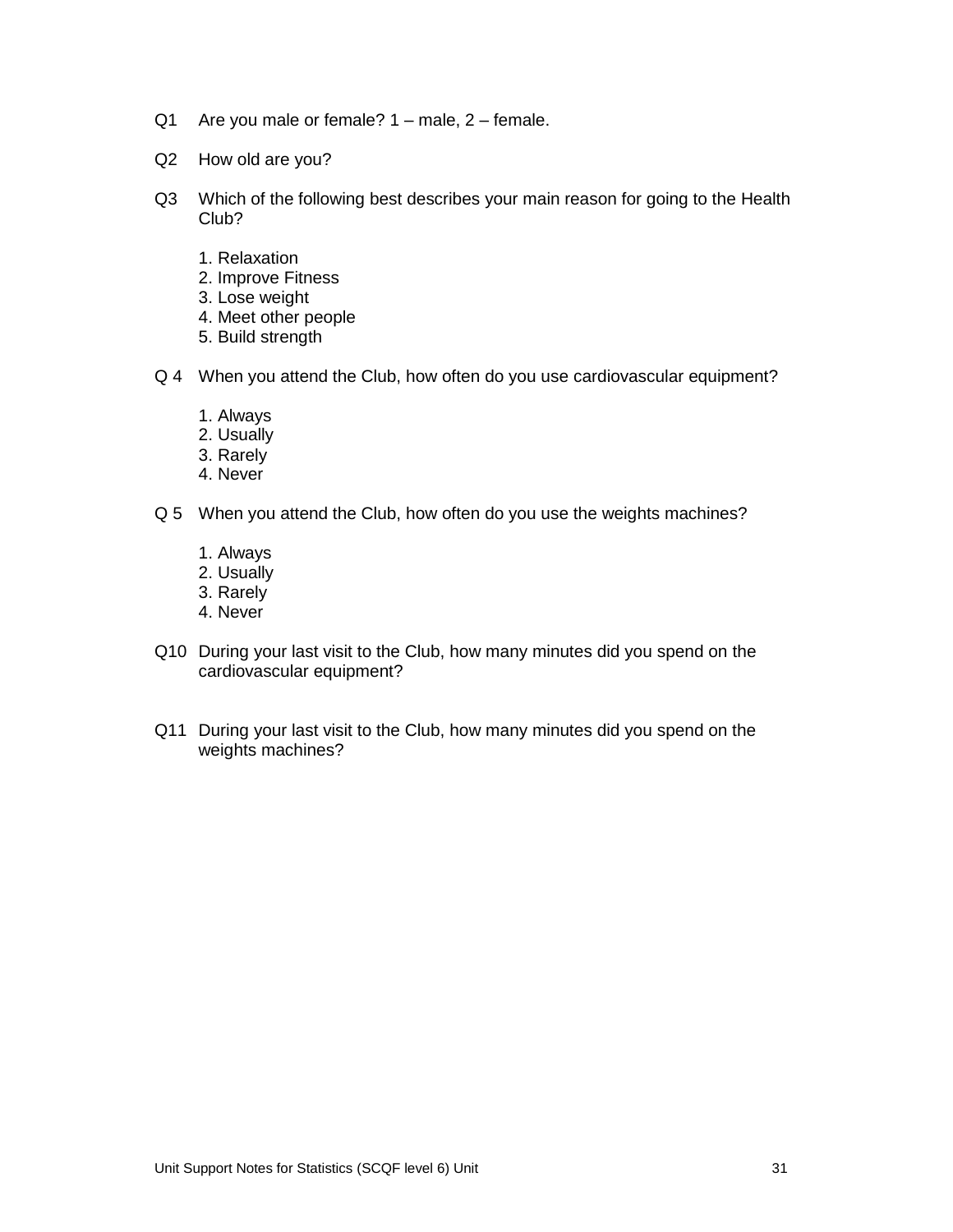## <span id="page-33-0"></span>**Appendix 3: Using 'R' and Excel software**

#### **'R' software**

There are now many good introductions to R, the most useful of which are on free websites, such as [http://www.openintro.org/.](http://www.openintro.org/)

The website of the R project has an introductory manual available at [http://cran.r](http://cran.r-project.org/doc/manuals/R-intro.html)[project.org/doc/manuals/R-intro.html.](http://cran.r-project.org/doc/manuals/R-intro.html)

An example of helpful web support is at: [http://ecoviz.csumb.edu/wiki/index.php/R\\_Cheat\\_Sheet](http://ecoviz.csumb.edu/wiki/index.php/R_Cheat_Sheet)

A very good (and not expensive) introduction is Stowell, S. (2014). Using R for Statistics. New York: Apress. This is an extended and updated version of the same author's Instant R (2012).

You also get a comprehensive reference manual when you download R to your computer. The manual is placed in the folder where you choose to install R. By default on a Windows computer the folder is called:Program Files>R>R-3.1.0>doc>manual.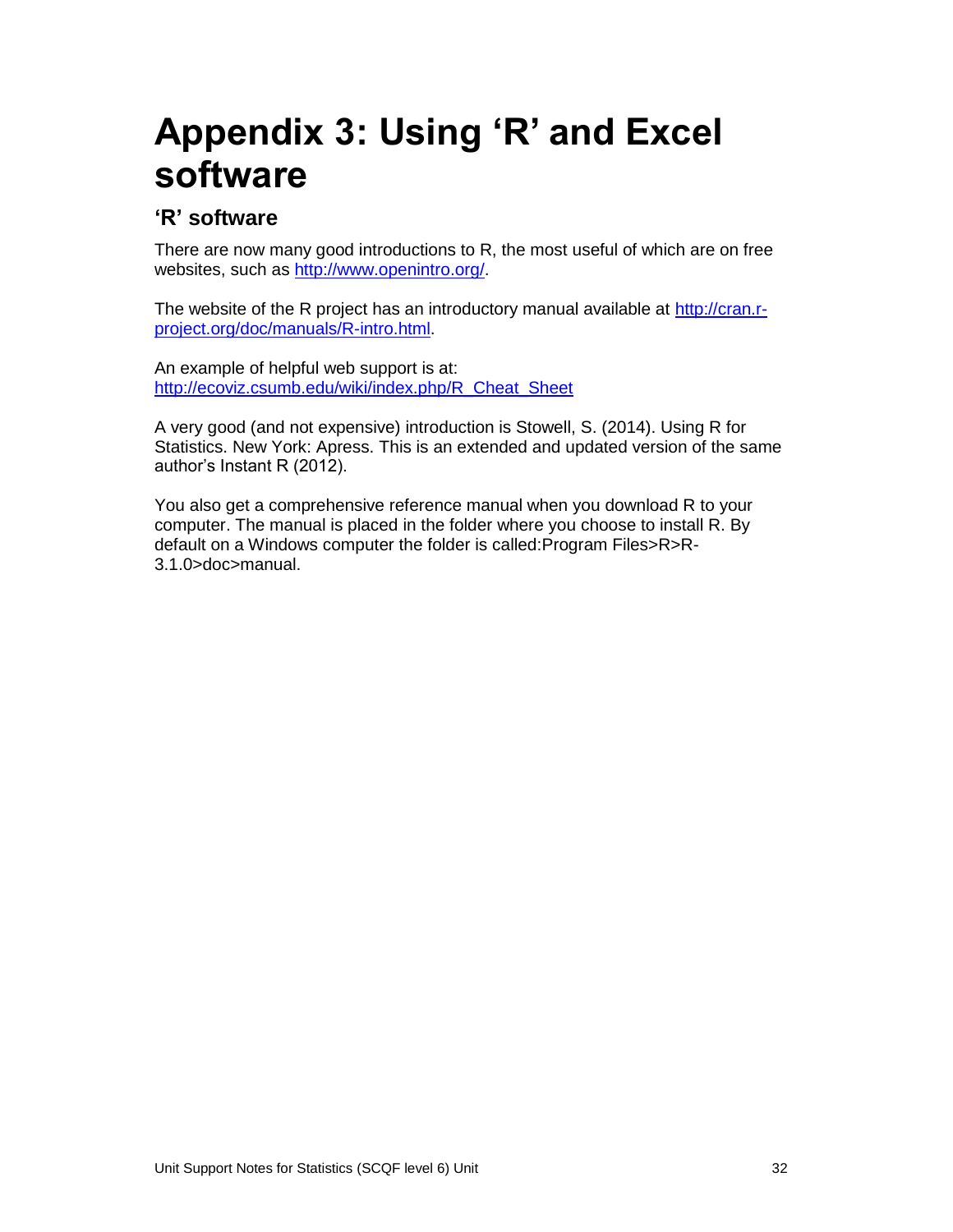#### **Excel software**

To use Microsoft Excel software for statistical analysis, ensure that the Data Analysis tool is installed as described below:

Under the 'File' menu access 'Options' then 'Add-Ins' and then select 'Data Analysis' tool.

Now select the 'Data' tab and the screen below should be visible.



Click on the 'Data Analysis' tab and the menu box shown below should appear enabling access to statistical analysis tools:

| 文目<br><b>FILE</b>                        |             | 日う・さ・・<br><b>HOME</b> | <b>INSERT</b>                                                      | PAGE LAYOUT                  | FORMULAS                                | DATA                                                                     | REVIEW                                                                                                                                                                                                                                                                                                                        |                         | VIEW                                                       | ADD-INS       |                          |                          |                                | Book1 - Excel                                      |                  |                   |                                                           |                               |                                      |              |                                                                                                |          |   |
|------------------------------------------|-------------|-----------------------|--------------------------------------------------------------------|------------------------------|-----------------------------------------|--------------------------------------------------------------------------|-------------------------------------------------------------------------------------------------------------------------------------------------------------------------------------------------------------------------------------------------------------------------------------------------------------------------------|-------------------------|------------------------------------------------------------|---------------|--------------------------|--------------------------|--------------------------------|----------------------------------------------------|------------------|-------------------|-----------------------------------------------------------|-------------------------------|--------------------------------------|--------------|------------------------------------------------------------------------------------------------|----------|---|
| From<br>Access                           | From<br>Web | From<br>Text          | $\circ$<br>From Other<br>Sources <sup>+</sup><br>Get External Data | R<br>Existing<br>Connections | Ŀ<br>Refresh<br>$\triangle \parallel$ - | Connections<br><b>E</b> Properties<br><b>B</b> Edit Links<br>Connections | $\frac{A}{2}$ $\frac{Z}{A}$ $\frac{A}{Z}$<br>Sort<br>šJ.                                                                                                                                                                                                                                                                      | Filter<br>Sort & Filter | $\overline{bc}$ Clear<br><b>T</b> o Reapply<br>Ty Advanced |               | éè<br>Text to<br>Columns | E,<br>Flash<br>Fill      | 64<br>Remove                   | ⊚<br>Data<br>Duplicates Validation *<br>Data Tools | ⊩<br>Consolidate | ៉ា?<br>Analysis - | $\mathbb{R}^{\square}_{\square}$<br>What-If Relationships | 禰<br>$\overline{\phantom{a}}$ | <b>FAR</b><br>Group Ungroup Subtotal | Æ<br>Outline | <sup>+</sup> Show Detail   <b>In Data Analysis</b><br>- Hide Detail<br>$\overline{\mathbb{R}}$ | Analysis |   |
| A1                                       |             | $\mathcal{L}$         | $\mathbb{R} \times \mathbb{R}$                                     | $f_x$                        |                                         |                                                                          |                                                                                                                                                                                                                                                                                                                               |                         |                                                            |               |                          |                          |                                |                                                    |                  |                   |                                                           |                               |                                      |              |                                                                                                |          |   |
| 3                                        |             |                       |                                                                    | Ð                            | E                                       |                                                                          | G                                                                                                                                                                                                                                                                                                                             | н                       |                                                            |               | κ                        |                          |                                | M                                                  | N                | $\circ$           | P                                                         | $\Omega$                      | R                                    | s            |                                                                                                | U        | v |
| 4                                        |             |                       |                                                                    |                              |                                         |                                                                          |                                                                                                                                                                                                                                                                                                                               |                         |                                                            | Data Analysis |                          |                          | $\mathbf{x}$<br>2 <sup>1</sup> |                                                    |                  |                   |                                                           |                               |                                      |              |                                                                                                |          |   |
| 6<br>-<br>8<br>9<br>10<br>11<br>12<br>13 |             |                       |                                                                    |                              |                                         |                                                                          | <b>Analysis Tools</b><br>Histogram<br><b>Moving Average</b><br><b>Random Number Generation</b><br><b>Rank and Percentile</b><br>Regression<br>Sampling<br>t-Test: Paired Two Sample for Means<br>t-Test: Two-Sample Assuming Equal Variances<br>t-Test: Two-Sample Assuming Unequal Variances<br>z-Test: Two Sample for Means |                         |                                                            |               |                          | $\overline{\phantom{a}}$ | OK<br>Cancel<br>Help           |                                                    |                  |                   |                                                           |                               |                                      |              |                                                                                                |          |   |